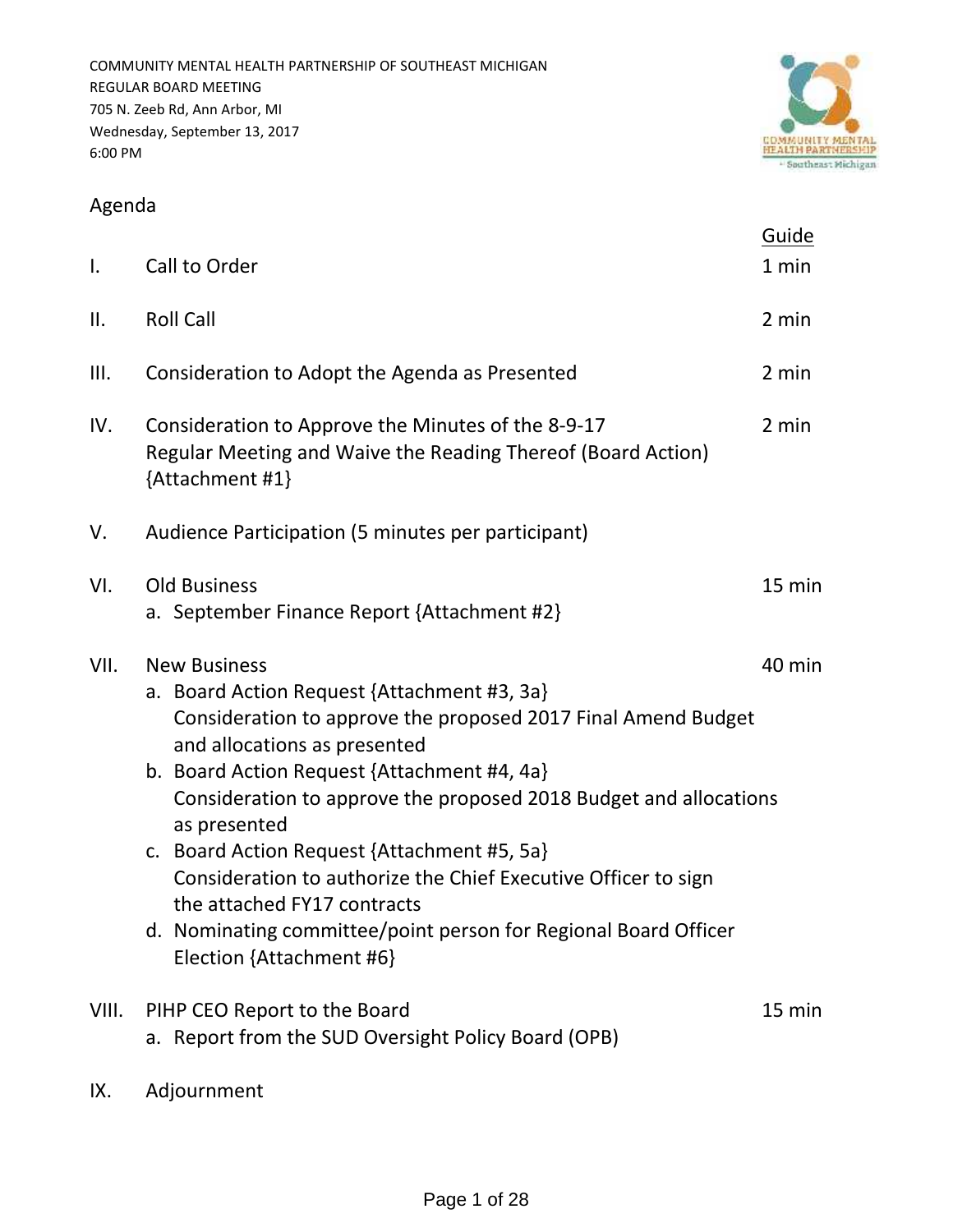**COMMUNITY MENTAL HEALTH PARTNERSHIP OF SOUTHEAST MICHIGAN REGULAR BOARD MEETING MINUTES August 9, 2017**



- **Members Present:** Judy Ackley, Greg Adams, Roxanne Garber, Sandra Libstorff, Charles Londo, Kent Martinez-Kratz, Caroline Richardson, Sharon Slaton
- **Members Absent:** Martha Bloom, Charles Coleman, Barb Cox, Greg Lane, Ralph Tillotson
- **Staff Present:** Connie Conklin, Jane Terwilliger, Kathryn Szewczuk, Stephannie Weary, Trish Cortes, Lisa Jennings, Suzanne Stolz, Jane Goerge, Katie Postmus, James Colaianne, Nicole Phelps

**Others Present:** Laurie Lutomski, William Hirschman, CPA (Roslund & Prestage)

- I. Call to Order Meeting called to order at 6:03 p.m. by Board Vice-Chair Charles Londo
- II. Roll Call A quorum of members present was confirmed.
- III. Consideration to Adopt the Agenda as Presented

#### **Motion by R. Garber, supported by K. Martinez-Kratz, to approve the agenda Motion carried**

- Move Prevention Presentation and Recognition item to VI, ahead of the FY 16 Audit Presentation.
- IV. Consideration to Approve the Minutes of the July 12, 2017 Regular Meeting and Waive the Reading Thereof

**Motion by R. Garber, supported by K. Martinez-Kratz, to approve the minutes of July 12, 2017 Regular Meeting and waive the reading thereof Motion carried**

- V. Audience Participation None
- VI. Prevention Presentation and Recognition
	- J. Terwilliger acknowledged the good work and success from the Prevention team.
	- J. Goerge shared an overview of the outcomes and data-driven approach Prevention takes.
	- K. Postmus provided an overview of DYTUR (Designated Youth Tobacco Use Representative), a tobacco-prevention program, which has been very successful.
- VII. Old Business
	- a. August Finance Report
		- S. Stolz presented. Discussion followed.
- VIII. New Business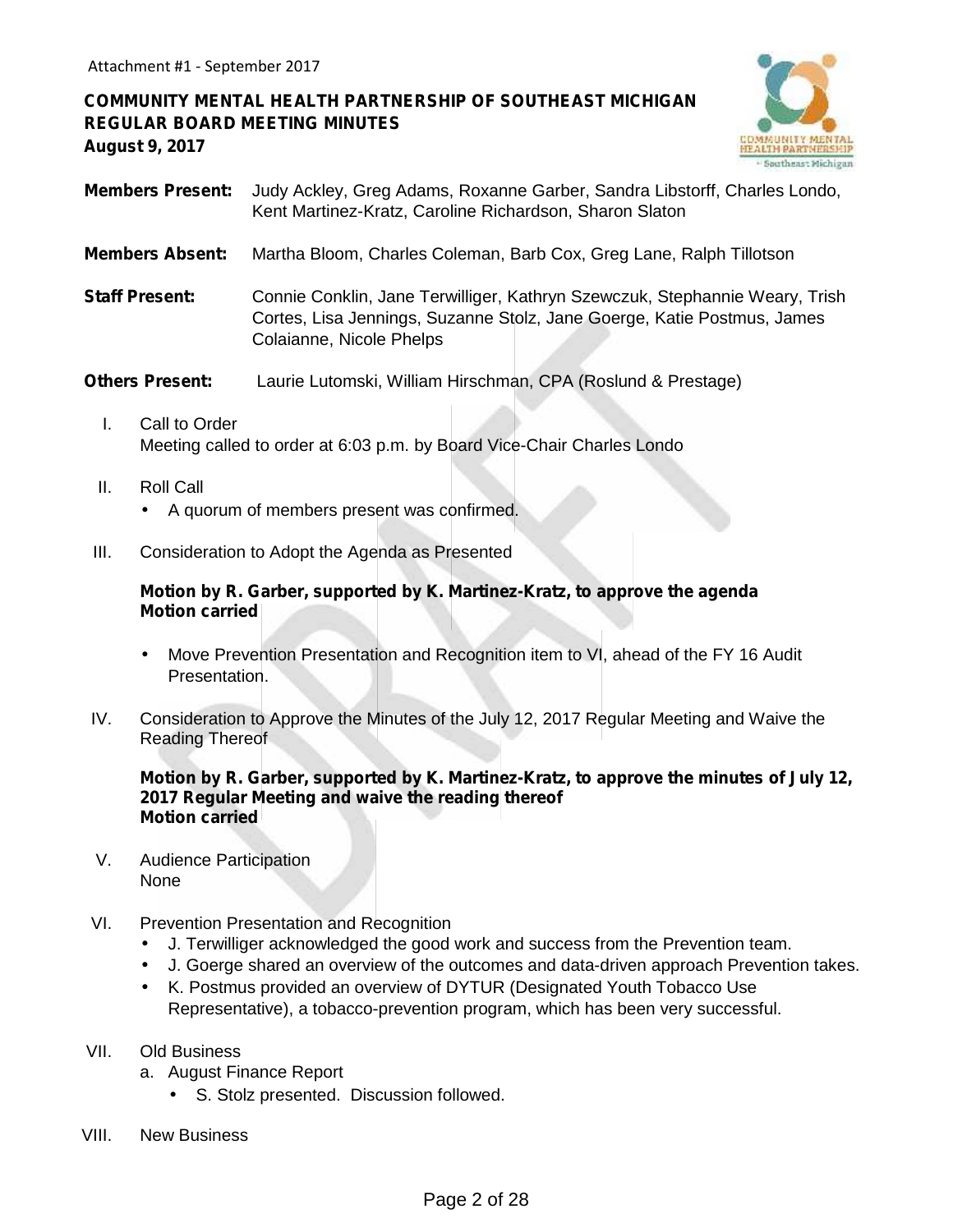Attachment #1 - September 2017

a. Consideration to approve the updated Financial Stability & Risk Reserve Management **Policy** 

### **Motion by S. Libstorff, supported by G. Adams, to approve the updated Financial Stability & Risk Reserve Management Policy Motion carried**

- IX. FY16 Audit Presentation W. Hirschman presented the FY16 CMHPSM audit results.
- X. PIHP CEO Report to the Board
	- J. Terwilliger presented a GANTT chart that represents the timeline for the EHR implementation.
		- J. Terwilliger provided state updates.
	- S. Stolz provided an OPB report.
- XI. Adjournment
	- J. Ackley reported that former Regional Board member Bob Wilson passed away last month.

## **Motion by S. Slaton, supported by K. Martinez-Kratz, to adjourn the meeting Motion carried**

Meeting adjourned at 7:37 p.m.

 $\mathcal{L} = \{ \mathcal{L} \mid \mathcal{L} \in \mathcal{L} \}$ 

Barbara Cox, CMHPSM Board Secretary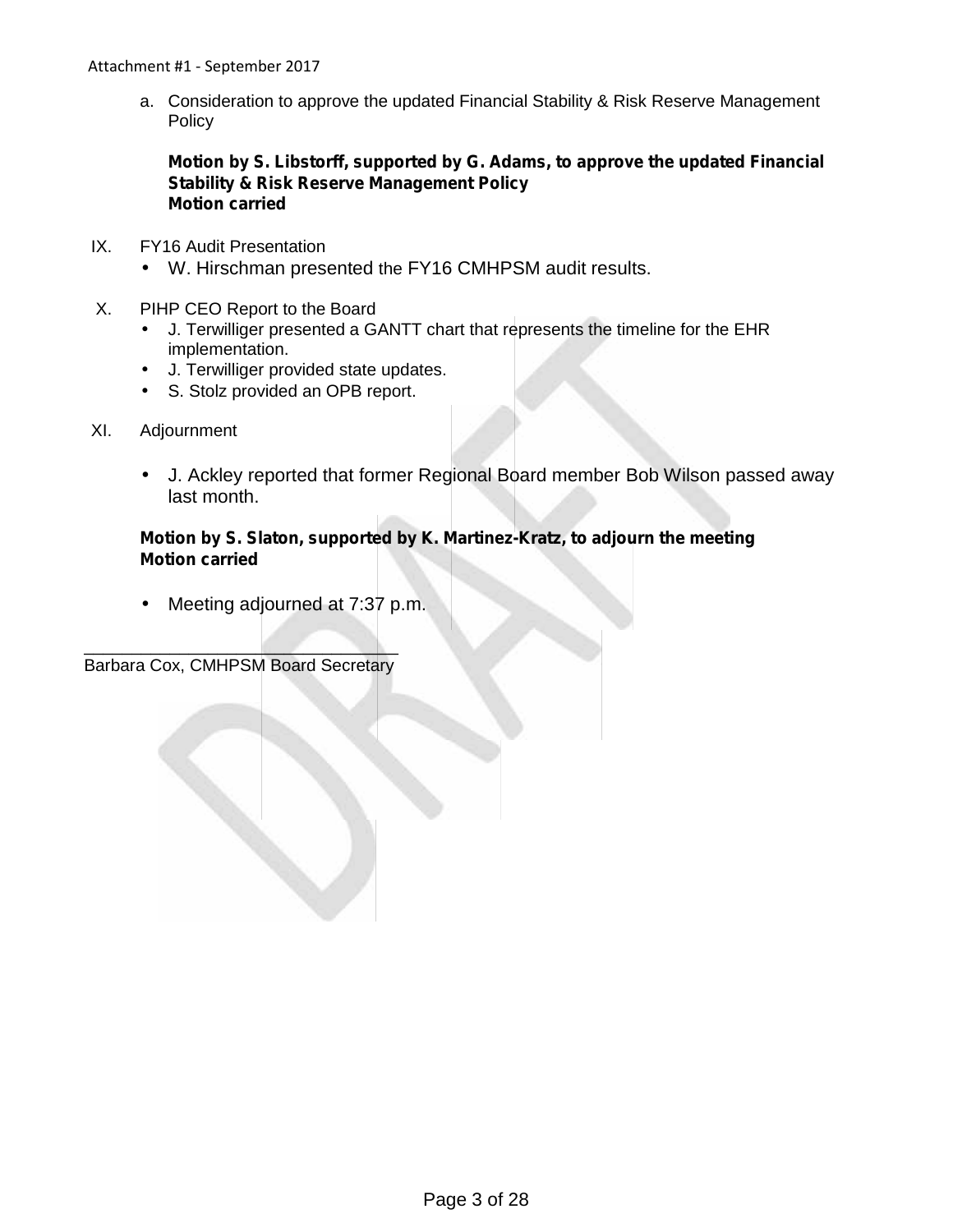

## **Financial Highlights For the Period Ending July 31, 2017**

## CMHPSM Strategies:

- 1. CMHPSM will continue coordinate with CMHSP's to review current year budgets and actual expenditures, amendments are reflected in the final FY17 budget amend.
- 2. A shared decision model will be utilized to monitor and stabilize budgets and services while projected usage of risk reserves in the current year and subsequent years.
- 3. CMHPSM will trend traditional Medicaid Eligibles and HMP Enrollees from the most current listing to apply the rates and monitor incoming revenues.
- 4. CMHPSM is monitoring the HMP overages and is working with the CMHSP's to minimize costs yet providing medically necessary services.

## Notes:

 CMHPSM staff are meeting with each cmhsp to review current year trending and projecting FY18 utilization. A budget amend to FY17 and the original FY18 budget reflect these trends.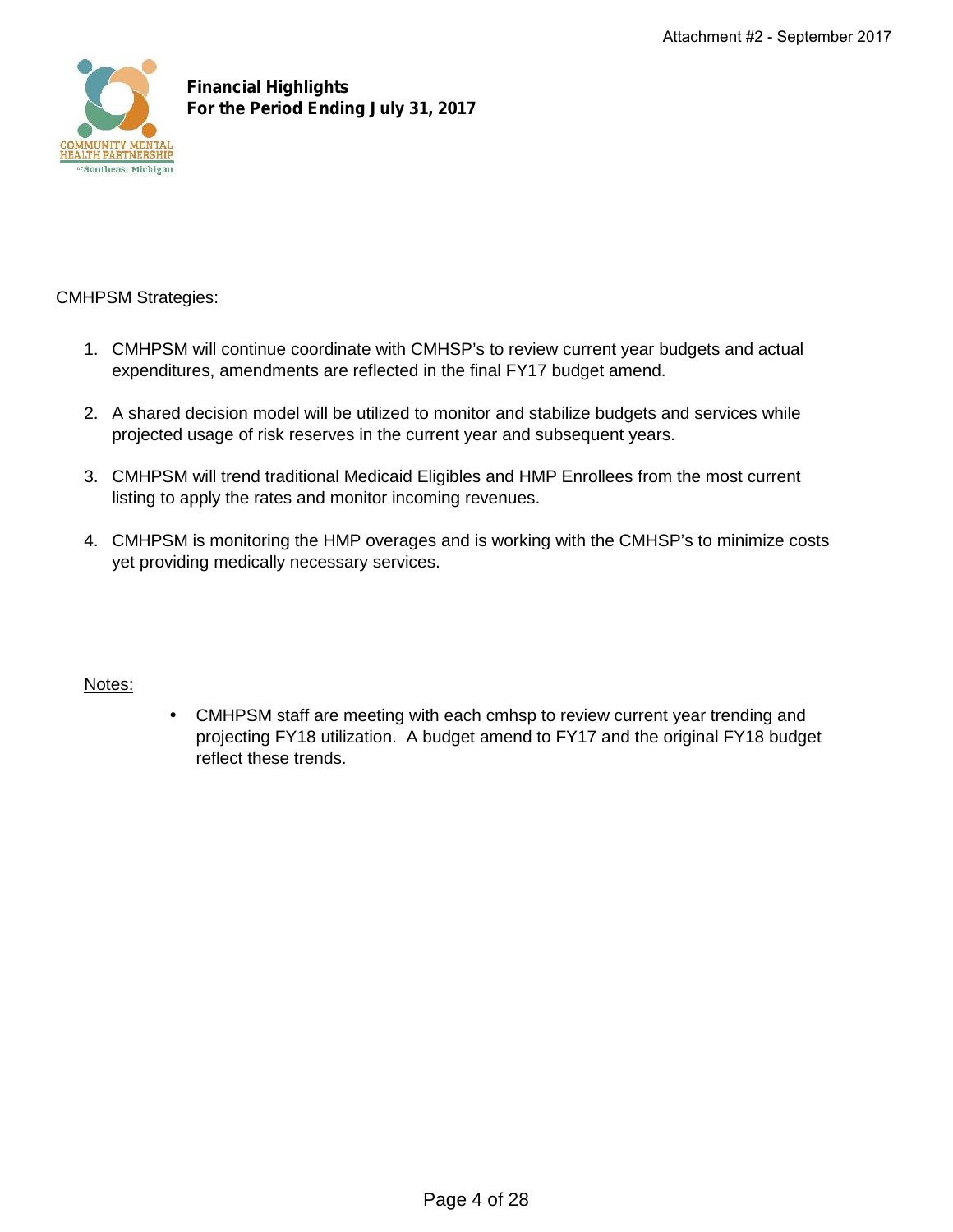## **Community Mental Health Partnership of Southeast Michigan Statement of Revenues and Expenditures For the Period Ending July 31, 2017**

|                                                           |                                            |                            |                          |                           | Percent      |
|-----------------------------------------------------------|--------------------------------------------|----------------------------|--------------------------|---------------------------|--------------|
|                                                           |                                            |                            |                          |                           | Variance     |
|                                                           | FY17 Amended                               | <b>YTD</b>                 | <b>YTD</b>               | <b>YTD</b> Actual         | Actual       |
|                                                           | <b>Budget</b>                              | Actual                     | <b>Budget</b>            | $O/(U)$ Budget            | to Budget    |
| <b>Operating Revenue</b>                                  |                                            |                            |                          |                           |              |
| Medicaid Capitation                                       | \$128,341,084                              | \$105,956,298              | \$106,950,903            | $(\$994,605)$             | $-0.93%$     |
| Medicaid SUD Capitation                                   | 1,302,779                                  | 1,155,344                  | 1,085,649                | 69,695                    | $6.42\%$ a   |
| Medicaid Carryforward                                     | 5,171,523                                  | 4,309,603                  | 4,309,603                |                           | 0.00%        |
| Healthy Michigan Plan                                     | 9,467,330                                  | 7,939,017                  | 7,889,442                | 49,575                    | 0.63%        |
| Healthy Michigan Plan SUD                                 | 3,189,530                                  | 2,677,378                  | 2,657,942                | 19,437                    | 0.73%        |
| Healthy Michigan Carryforward                             | 1,726,329                                  | 1,438,608                  | 1,438,608                |                           | 0.00%        |
| Autism                                                    | 1,661,715                                  | 1,401,102                  | 1,384,763                | 16,340                    | 1.18%        |
| <b>SUD Community Block Grant</b>                          | 3,694,050                                  | 3,562,344                  | 3,078,375                | 483,969                   | 15.72% b     |
| <b>Block Grants</b>                                       | 73,410                                     | 109,052                    | 61,175                   | 47,877                    | 78.26% с     |
| SUD PA2 - Cobo Tax Revenue                                | 1,434,893                                  | 1,332,581                  | 1,195,744                | 136,837                   | 11.44% d     |
| Local Match                                               |                                            | 1,314,817                  |                          |                           | 0.00%        |
| Other Revenue                                             | 1,577,780<br>253,225                       | 208,320                    | 1,314,817<br>211,021     | (2,701)                   | $-1.28%$     |
| Use of Risk Reserve                                       | 1,241,349                                  | 1,034,458                  | 1,034,458                |                           | 0.00%        |
| <b>Total Revenue</b>                                      | \$159,134,997                              | \$132,438,920              | \$132,612,498            | \$(173,578)               |              |
|                                                           |                                            |                            |                          |                           |              |
|                                                           |                                            |                            |                          |                           |              |
| <b>Funding For CMHSP Partners</b>                         |                                            |                            |                          |                           |              |
| Lenawee CMHSP                                             | 17,898,153                                 | 14,806,667                 | 14,915,128               | (108, 461)                | $-0.73\%$ *  |
|                                                           |                                            |                            |                          |                           |              |
| Livingston CMHSP                                          | 24,926,088                                 | 20,323,333                 | 20,771,740               | (448, 407)                | $-2.16\%$ *  |
| Monroe CMHSP                                              | 26,589,319                                 | 21,991,753                 | 22,157,766               | (166, 013)                | $-0.75\%$ *  |
| <b>Washtenaw CMHSP</b>                                    | 67,863,000                                 | 56,312,497                 | 56,552,500               | (240,003)                 | $-0.42\%$ *  |
| <b>Total Funding For CMHSP Partners</b>                   | \$137,276,560                              | $\overline{$}113,434,250$  | \$114,397,133 \$         | (962, 883)                |              |
| <b>Funding For SUD Services</b>                           |                                            |                            |                          |                           |              |
| Lenawee County                                            | 1,501,705                                  | 1,162,258                  | \$1,251,421              | (89, 163)                 | $-7.12%$ e   |
| <b>Livingston County</b>                                  | 1,926,771                                  | 1,609,015                  | 1,605,643                | 3,373                     | $0.21\%$ e   |
| Monroe County                                             | 1,760,581                                  | 1,445,473                  | 1,467,151                | (21,678)                  | $-1.48%$ e   |
|                                                           |                                            | 4,490,751                  |                          |                           |              |
| Washtenaw County<br><b>Total Funding For SUD Services</b> | 5,583,247<br>$\overline{10,772,304}$<br>\$ | $\mathbf{\$}$<br>8,707,498 | 4,652,706<br>\$8,976,920 | (161, 954)<br>\$(269,422) | $-3.48\%$ e  |
|                                                           |                                            |                            |                          |                           |              |
| <b>Other Contractual Obligations</b>                      |                                            |                            |                          |                           |              |
| Hospital Rate Adjuster                                    | 2,207,816                                  | 1,744,621                  | \$1,839,847              | (95, 226)                 | $-5.18%$ f   |
| USE and HICA Tax                                          | 3,521,089                                  | 2,320,207                  | 2,934,241                | (614, 034)                | $-20.93\%$ g |
| <b>Local Match</b>                                        | 1,577,780                                  | 1,314,817                  | 1,314,817                |                           | 0.00%        |
| <b>Total Other Costs</b>                                  | \$7,306,685                                | \$5,379,645                | \$6,088,904              | \$(709,259)               |              |
|                                                           |                                            |                            |                          |                           |              |
| <b>CMHPSM Administrative Costs</b>                        |                                            |                            |                          |                           |              |
| Salary & Fringe                                           | 2,002,998                                  | 1,461,089                  | 1,669,165                | (208,076)                 | $-12.47%$ h  |
| <b>Administrative Contracts</b>                           | 1,334,727                                  | 1,074,505                  | 1,112,273                | (37,768)                  | $-3.40%$     |
| <b>Board Expense</b>                                      | 14,130                                     | 3,598                      | 11,775                   | (8,177)                   | $-69.44\%$ i |
| All Other Costs                                           | 211,890                                    | 181,863                    | 176,575                  | 5,288                     | 2.99%        |
| <b>Total Administrative Expense</b>                       | \$3,563,745                                | $\overline{\$2,721,055}$   | \$2,969,788              | \$(248,733)               |              |
|                                                           |                                            |                            |                          |                           |              |
| <b>Carry Forward</b>                                      | \$215,703                                  |                            | \$179,753                | \$(179,753)               |              |
| <b>Total Expense</b>                                      | \$159,134,997                              | \$130,242,448              | \$132,612,498            | \$(2,370,049)             |              |
|                                                           |                                            |                            |                          |                           |              |
| <b>Revenues over (under) Expenditures</b>                 | \$(0)                                      | \$2,196,473                | \$0                      | \$2,196,473               |              |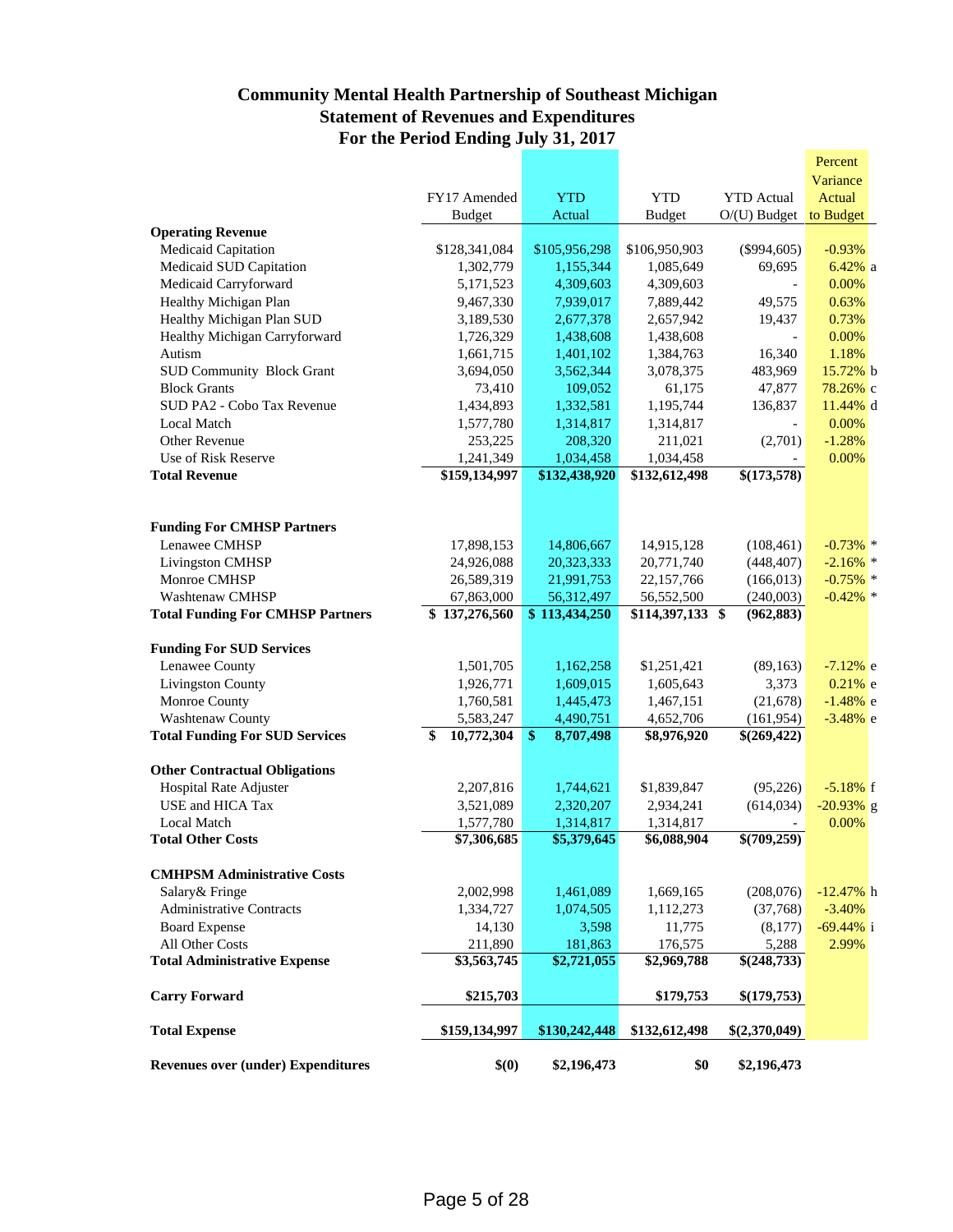## **Community Mental Health Partnership of Southeast Michigan Statement of Revenues and Expenditures Notes For the Period Ending July 31, 2017**

a -Over budget due to increased eligibles, the final budget amend will reflect the trend.

b - The SUD Block grant had two new initiatives approved previously by the board. 1) Innovative Strategies \$996,000. 2) State Targeted Response to the Opioid Crisis \$227,955. In addition a request was made to and approved to increase treatment funding for block grant consumers in the amount of \$400,000. These changes are reflected in the Final amended budget request.

c - Block grants for IHC and SMI Criminal Justice are new in FY17. The revenues correlate with the expenditures. The budget for revenue and expenditures will be adjusted in the final amend to reflect final approved grant agreements.

d- PA2 2nd quarter payment was reflective of annual state projection. The state projection is reflected in the final budget amend.

e - Treatment services continue to increase. A request was approved to cover the overages with block grant funds. The expenditures correlate with the revenues. This increase in utilization is reflected in the final budget amend.

f - The Hospital Rate Adjuster is projected by the MACMHB's and determined by MDHHS. The second quarter payment was lower than projected. The fourth quarter is projected to utilize the full budget.

g - The USE tax concluded in December 2016. The state issued a calendar year abatement for HICA Taxes. This refund is reflected in the final budget amend

h - Administrative expenses under budget due to vacant positions through the year.

i - Board expenses under budget based on meeting utilization and no retreat in the current year.

\* - Partners Funding is on a cash basis, this is not reflective of projected expenditures. Please see Projected Summary by Funding Source.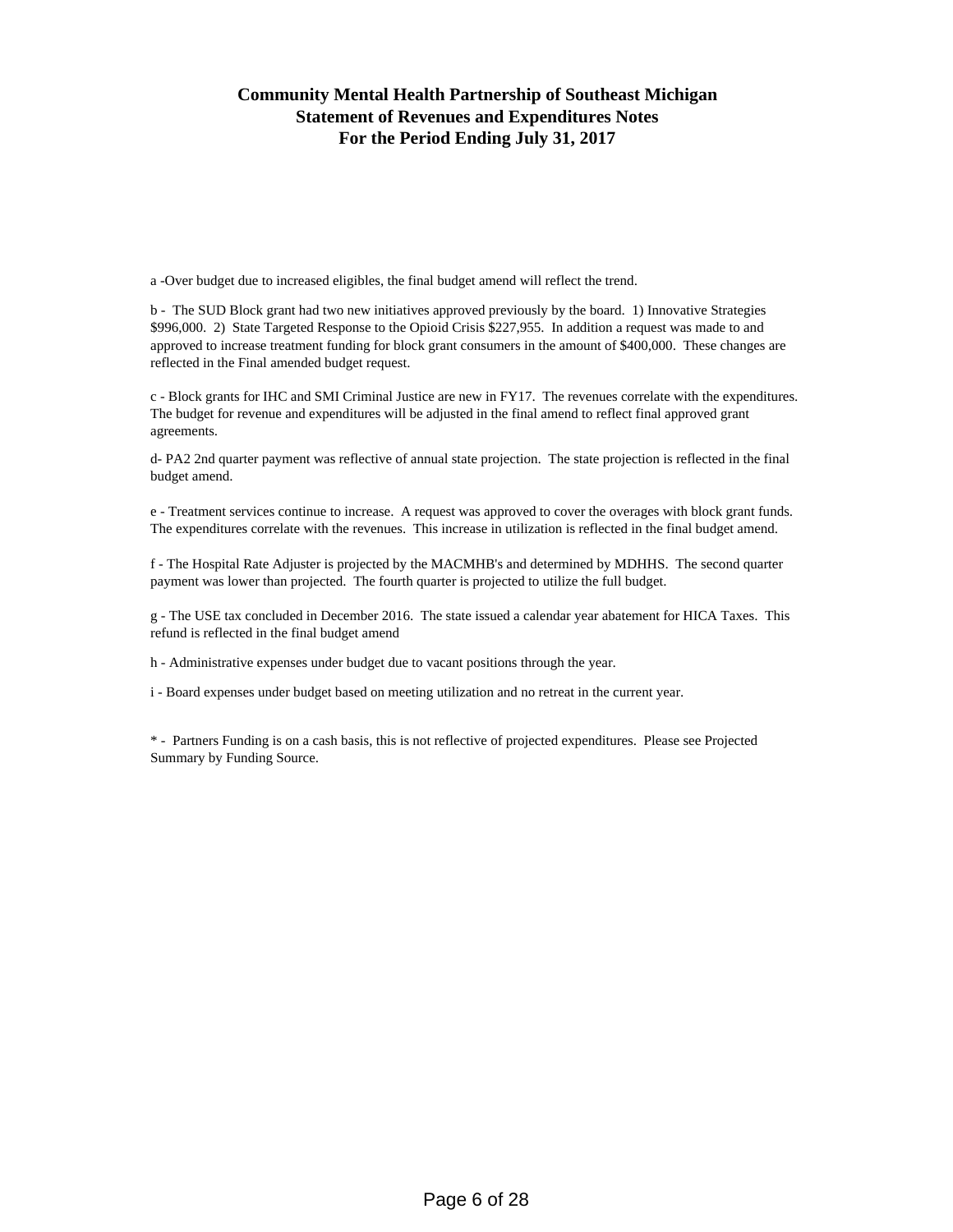## **COMMUNITY MENTAL HEALTH PARTNERSHIP OF SOUTHEAST MICHIGAN Projected Summary by Funding Source FY 2016/2017**

|                               |                                  |                |                       | Over (Under)    |            |
|-------------------------------|----------------------------------|----------------|-----------------------|-----------------|------------|
|                               |                                  |                | Projected Use of      | Final Budget to |            |
|                               |                                  | Current Budget | <b>Funding Source</b> | Actual          | % Variance |
|                               | Lenawee                          | 16,253,000     | 14,656,205            | (1,596,795)     | $-9.82%$   |
| $\mathbf M$<br>${\bf E}$      | Livingston                       | 22,547,500     | 22,468,323            | (79, 177)       | $-0.35%$   |
| $\mathbf{D}$<br>$\frac{I}{C}$ | Monroe                           | 24,332,600     | 25,746,053            | 1,413,453       | 5.81%      |
| $\frac{I}{D}$                 | Washtenaw                        | 62,100,000     | 63,386,403            | 1,286,403       | 2.07%      |
|                               | <b>Medicaid</b><br><b>Total</b>  | 125,233,100    | 126,256,984           | 1,023,884       | 0.82%      |
|                               | Lenawee                          | 1,500,000      | 1,801,640             | 301,640         | 20.11%     |
|                               | Livingston                       | 1,800,000      | 2,088,366             | 288,366         | 16.02%     |
| H<br>$\mathbf M$<br>${\bf P}$ | Monroe                           | 2,000,000      | 2,005,674             | 5,674           | 0.28%      |
|                               | Washtenaw                        | 5,350,000      | 7,735,440             | 2,385,440       | 44.59%     |
|                               | <b>HMP</b><br><b>Total</b>       | 10,650,000     | 13,631,120            | 2,981,120       | 27.99%     |
|                               | <b>TOTAL</b><br><b>MCAID/HMP</b> | 135,883,100    | 139,888,104           | 4,005,004       | 2.95%      |

**These amounts are reflective of the preliminary FSR's submitted to MDHHS on 8/31/17.**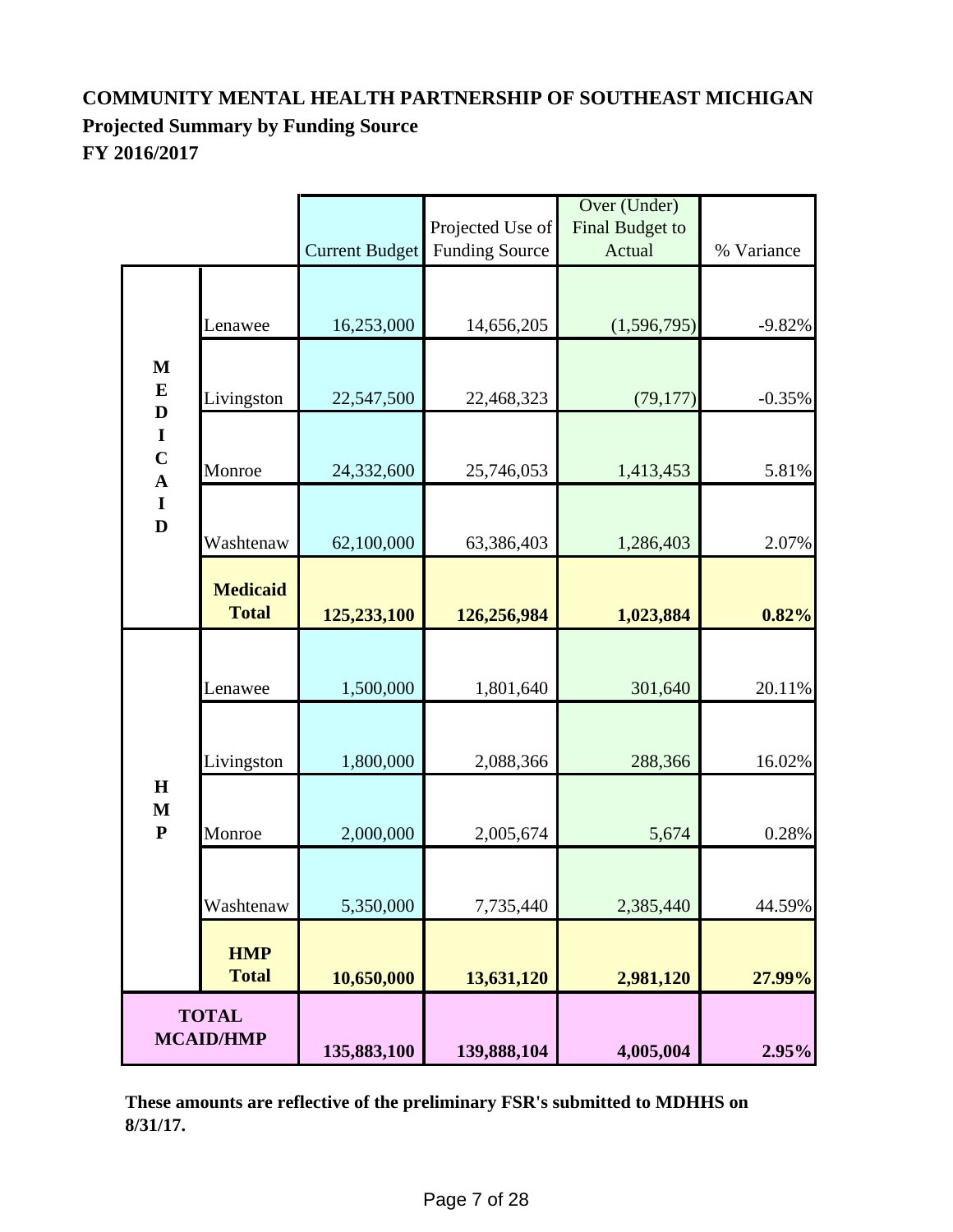

**Projected Summary by Fund Source variance narratives For the Period Ending July 31, 2017**

#### **Lenawee:**

 Traditional Medicaid - Two factors make up the majority of the amount of Medicaid that is projected to be underspent in FY 17. The first area of lapse is the result of approved positions (salary and fringe) included in the budget that have not yet been filled, along with many retirements and other staff turnover during the year. This was a very difficult year for Lenawee with the death of our Director and two other staff members. This has definitely been a year of transition. The other area of lapse is due to the problem of Medicaid consumers being automatically (and incorrectly) switched over to Healthy Michigan coverage. This issue is being worked on, but we do not expect the corrections to be retroactive.

Healthy Michigan - Our Healthy Michigan spending was on track until January, 2017 when we started seeing the shift to a higher amount of Healthy Michigan costs and a corresponding lower amount of Medicaid costs. This was due to the issue of consumers with Medicaid coverage being incorrectly switched to Healthy Michigan. Even though this problem is currently being addressed, the corrections will not be retroactive and so we expect Healthy Michigan to be overspent at fiscal year end.

#### **Livingston:**

 The projection includes the cost of children COFR consumers from 08/01/2017 to 9/30/2017.

Medicaid inpatient increase through June 2017 by \$274,429 compared to last fiscal year. If the trend continues there will be an additional \$137,000 to the end of this fiscal years compared to last fiscal year.

Livingston served 44 more consumers who were eligible for HMP this fiscal than last fiscal year and 16 more children with Autism as of May 2017; it is assumed that the increase will continue to the end of the fiscal year.

#### **Monroe:**

.

.

 Due to the increase in Medicaid Consumers of 150. The primary service being utilized by these consumers is community living supports.

#### **Washtenaw:**

 In 2017, Washtenaw has experienced an increase in utilization for the following medically necessary services: Community Living Supports, Licensed Residential and Inpatient Hospitalizations. All other costs remain on budget overall but have shifted from Medicaid to Healthy Michigan, this is due to increased numbers served within the HMP population and attributable to the State method of eligibility determination as well as an increase in crisis services.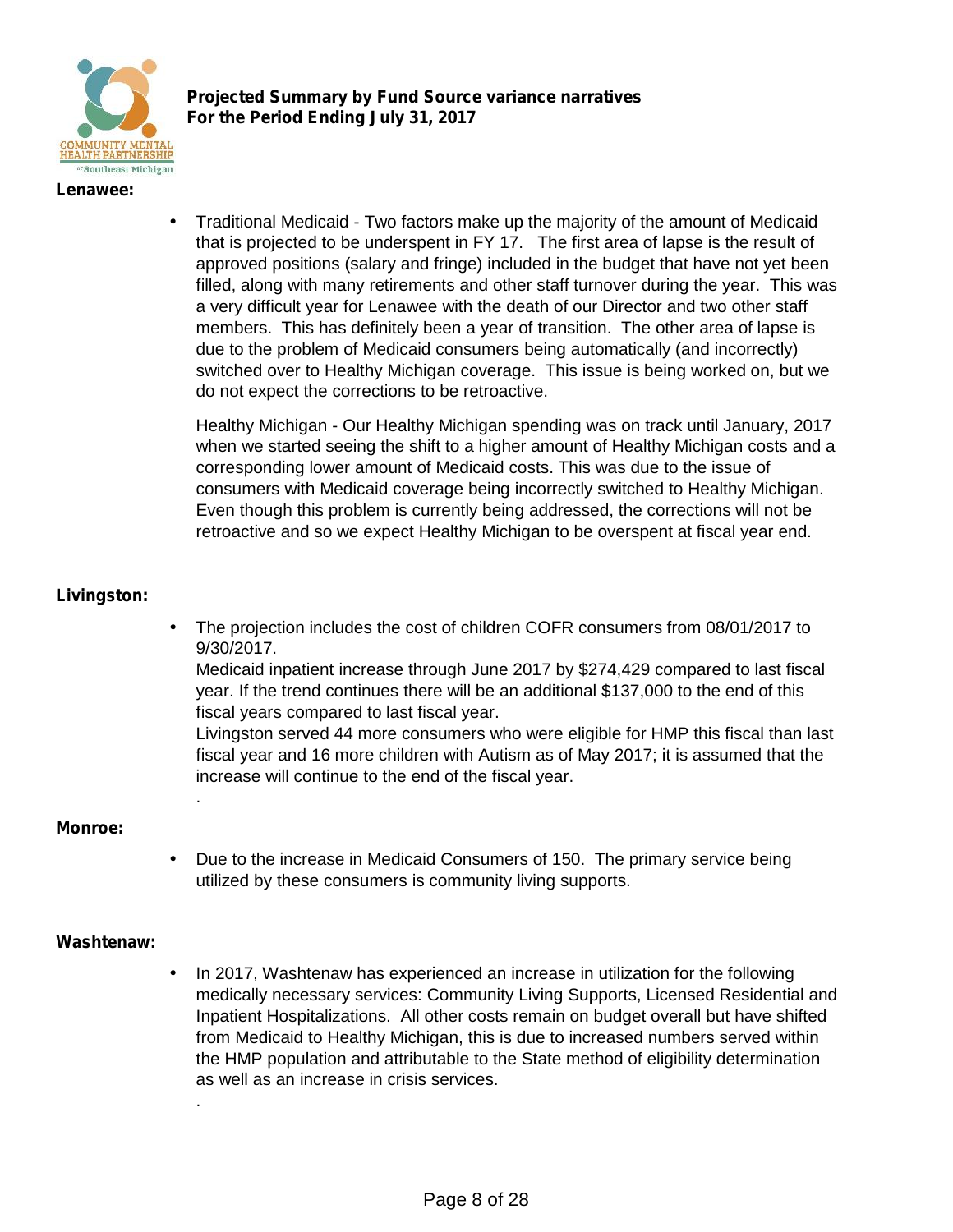Attachment #3 – September, 2017



## Regional Board Action Request

Board Meeting Date: September 13, 2017 Action Requested: Approve the proposed 2017 Final Amend Budget and allocations as presented. Background: The fiscal year 2017 final budget is representative and in an adherence to the contracts entered into with the Michigan Department of Health and Human Services (MDHHS).

Connection to PIHP/MDCH Contract, Regional Strategic Plan or Shared Governance Model:

PIHP/MDCH Contract Section 8.0 Contract Financing CMHPSM Regional Agreements

Recommend: Approval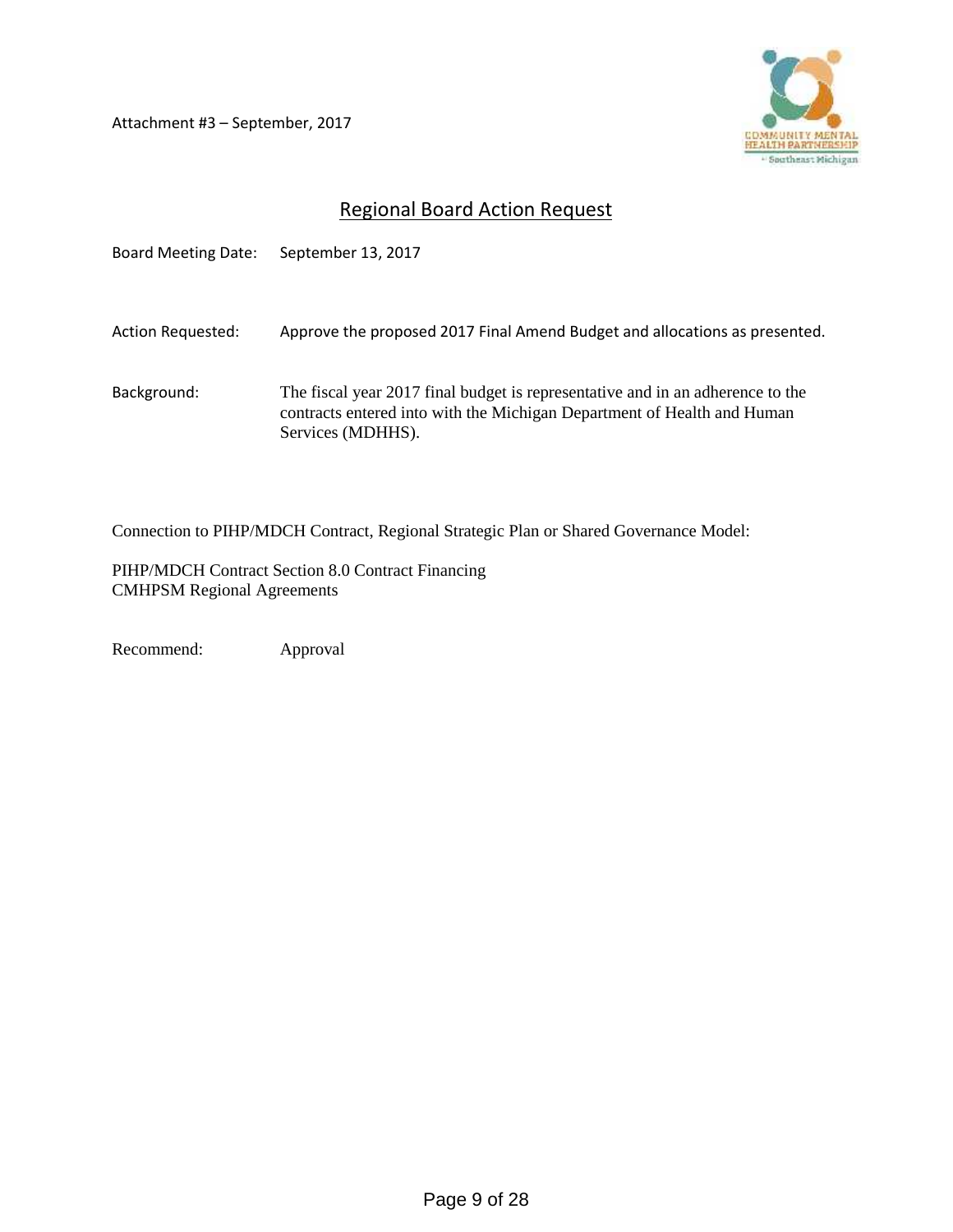## **Community Mental Health Partnership of Southeast Michigan FY17 Final Budget Amend**

|                                           |                  |                         | Final FY17                       |                            |
|-------------------------------------------|------------------|-------------------------|----------------------------------|----------------------------|
|                                           | FY17 Current     | <b>YTD</b>              | Amended                          | Increase/                  |
|                                           | <b>Budget</b>    | Actual                  | <b>Budget</b>                    | (Decrease)                 |
| <b>Operating Revenue</b>                  |                  |                         |                                  |                            |
| Medicaid Capitation                       | \$128,341,084    | \$105,956,298           | \$128,341,084                    |                            |
| Medicaid SUD Capitation                   | 1,302,779        | 1,155,344               | 1,302,779                        |                            |
| Medicaid Carryforward                     | 5,171,523        | 4,309,603               | 5,107,828                        | $(63, 695)$ a              |
| Healthy Michigan Plan                     | 9,467,330        | 7,939,017               | 9,467,330                        |                            |
| Healthy Michigan Plan SUD                 | 3,189,530        | 2,677,378               | 3,189,530                        |                            |
| Healthy Michigan Carryforward             | 1,726,329        | 1,438,608               | 1,721,947                        | $(4,382)$ b                |
| Autism                                    | 1,661,715        | 1,401,102               | 4,421,285                        | 2,759,570 c                |
| <b>SUD Community Block Grant</b>          | 3,694,050        | 3,562,344               | 5,274,005                        | 1,579,955 d                |
| <b>Block Grants</b>                       | 73,410           | 109,052                 | 363,942                          | 290,532 e                  |
| SUD PA2 - Cobo Tax Revenue                | 1,434,893        | 1,332,581               | 1,819,704                        | 384,811 f                  |
| <b>Reserved SUD PA2</b>                   |                  |                         | 400,000                          | $400,000$ g                |
| <b>Local Match</b>                        | 1,577,780        | 1,314,817               | 1,577,780                        |                            |
| Other Revenue                             | 253,225          | 208,320                 | 253,225                          |                            |
| Use of Risk Reserve                       | 1,241,349        | 1,034,458               | 1,601,422                        | 360,073 h                  |
| <b>Total Revenue</b>                      | \$159,134,997    | \$132,438,920           | \$164,841,861                    | \$5,706,864                |
|                                           |                  |                         |                                  |                            |
|                                           |                  |                         |                                  |                            |
| <b>Funding For CMHSP Partners</b>         |                  |                         |                                  |                            |
| Lenawee CMHSP                             | 17,898,153       | 14,806,667              | 16,777,106                       | $(1,121,047)$ i            |
| Livingston CMHSP                          | 24,926,088       | 20,323,333              | 25,828,009                       | 901,921 i                  |
| Monroe CMHSP                              | 26,589,319       | 21,991,753              | 28,932,113                       | 2,342,794 i                |
| <b>Washtenaw CMHSP</b>                    | 67,863,000       | 56,312,497              | 72,807,687                       | 4,944,687 i                |
| <b>Total Funding For CMHSP Partners</b>   | \$137,276,560    | \$113,434,250           | \$144,344,915                    | \$7,068,355                |
|                                           |                  |                         |                                  |                            |
| <b>Funding For SUD Services</b>           |                  |                         |                                  |                            |
| Lenawee County                            | 1,501,705        | 1,162,258               | \$1,501,705                      |                            |
| <b>Livingston County</b>                  | 1,926,771        | 1,609,015               | \$1,926,771                      |                            |
| Monroe County                             | 1,760,581        | 1,445,473               | \$1,760,581                      |                            |
| Washtenaw County                          | 5,583,247        | 4,490,751               | \$5,583,247                      |                            |
| <b>Total Funding For SUD Services</b>     | \$<br>10,772,304 | \$<br>8,707,498         | \$10,772,304                     | \$0                        |
|                                           |                  |                         |                                  |                            |
| <b>Other Contractual Obligations</b>      |                  |                         |                                  |                            |
| Hospital Rate Adjuster                    | 2,207,816        | 1,744,621               | 2,207,816                        |                            |
| USE and HICA Tax                          | 3,521,089        | 2,320,207               | 2,521,089                        | $(1,000,000)$ j            |
| Local Match                               | 1,577,780        | 1,314,817               | 1,577,780                        |                            |
| <b>Total Other Costs</b>                  | \$7,306,685      | \$5,379,645             |                                  | $$6,306,685$ \$(1,000,000) |
|                                           |                  |                         |                                  |                            |
| <b>CMHPSM Administrative Costs</b>        |                  |                         |                                  |                            |
| Salary & Fringe                           | 2,002,998        | 1,461,089               | 1,802,998                        | $(200,000)$ k              |
| <b>Administrative Contracts</b>           | 1,334,727        | 1,074,505               | 1,398,669                        | 63,942 1                   |
| <b>Board Expense</b>                      | 14,130           | 3,598                   | 4,400                            | $(9,730)$ m                |
| All Other Costs                           | 211,890          | 181,863                 | 211,890                          |                            |
| <b>Total Administrative Expense</b>       | \$3,563,745      | $\overline{82,721,055}$ | \$3,417,957                      | \$(145,788)                |
|                                           |                  |                         |                                  |                            |
| <b>Carry Forward</b>                      | \$215,703        |                         | $\,$<br>$\overline{\phantom{a}}$ | $(215,703)$ n              |
|                                           |                  |                         |                                  |                            |
| <b>Total Expense</b>                      | \$159,134,997    | \$130,242,448           | \$164,841,861                    | \$5,706,864                |
|                                           |                  |                         |                                  |                            |
| <b>Revenues over (under) Expenditures</b> | \$(0)            | \$2,196,473             | \$(0)                            |                            |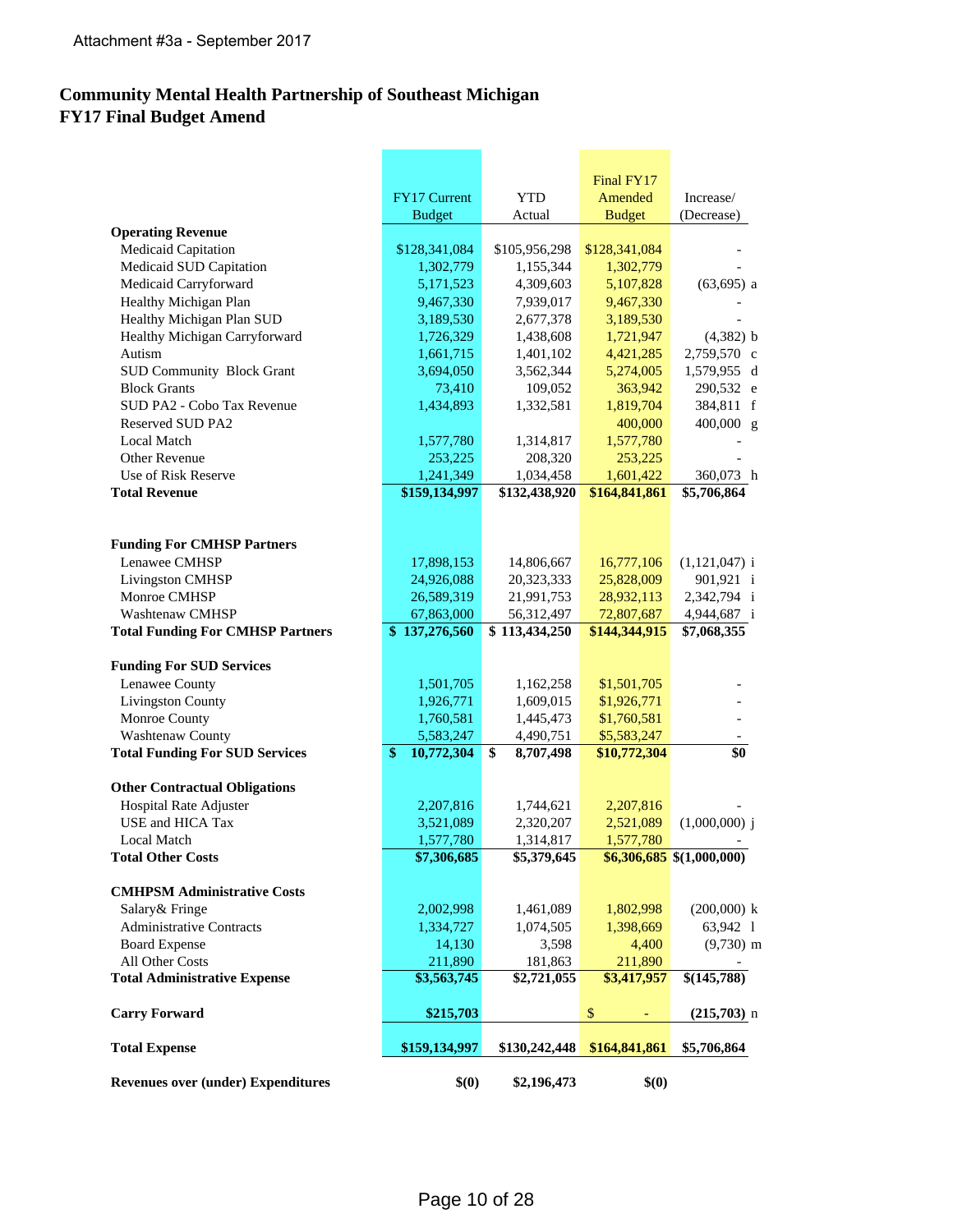## **Community Mental Health Partnership of Southeast Michigan FY17 Final Budget Amend**

a - Change in carryforward based on final FSR bundle submitted to MDHHS.

b - Change in carryforward based on final FSR bundle submitted to MDHHS.

c - Change in carryforward based on final FSR bundle submitted to MDHHS, final projected is based on fee screens established by MDHHS and cost reimbursement for program administration.

d - The SUD Block grant had two new initiatives approved previously by the board. 1) Innovative Strategies \$996,000. 2) State Targetd Response to the Opiod Crisis \$227,955. In addition a request was made to and approved to increase treatment funding for block grant consumers in the e - Block grants for IHC and SMI Criminal Justice are new in FY17. The revenues correlate with the expenditures.

f - PA2 2nd quarter payment was reflective of annual state projection. Amendment is reflective of the state treasury projections.

g - Projected use of PA2 reserve to cover additional treatment services.

h - Increase due to projected use of risk reserve based on preliminary FSR bundles submitted by the partners.

i - Changes are reflective of preliminary submissions of FSR bundles by the partners. See Projected Summary by Funding Source narratives.

j - Decrease due to final payment for USE tax that concluded in December 2016 and calendar year 2016 HICA rebate.

k - decrease in budget reflective of vacant positions during the year.

l - Increase for other grants contracts noted above netted with decrease for administrative contracts.

m - Decrease in board expense budget reflective of current year activity.

n - Change in carryforward based on final FSR bundle submitted to MDHHS.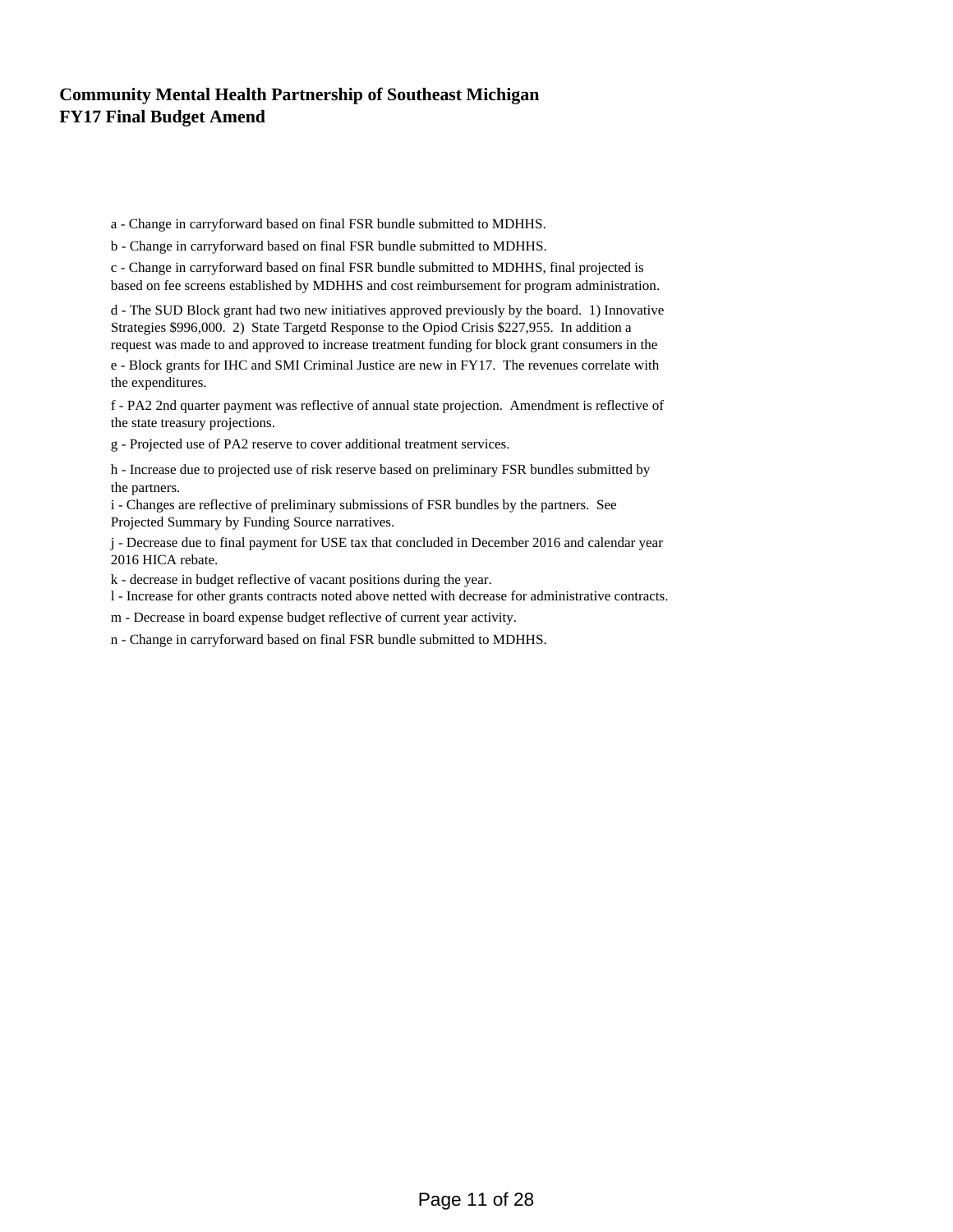Attachment #4 – September 2017



## Regional Board Action Request

| <b>Board Meeting Date:</b> | September 13, 2017                                                                                                                                                       |
|----------------------------|--------------------------------------------------------------------------------------------------------------------------------------------------------------------------|
| Action Requested:          | Approve the proposed 2018 Budget and allocations as presented.                                                                                                           |
| Background:                | The fiscal year 2018 budget is representative and in an adherence to the contracts<br>entered into with the Michigan Department of Health and Human Services<br>(MDHHS). |

Connection to PIHP/MDCH Contract, Regional Strategic Plan or Shared Governance Model:

PIHP/MDCH Contract Section 8.0 Contract Financing CMHPSM Regional Agreements

Recommend: Approval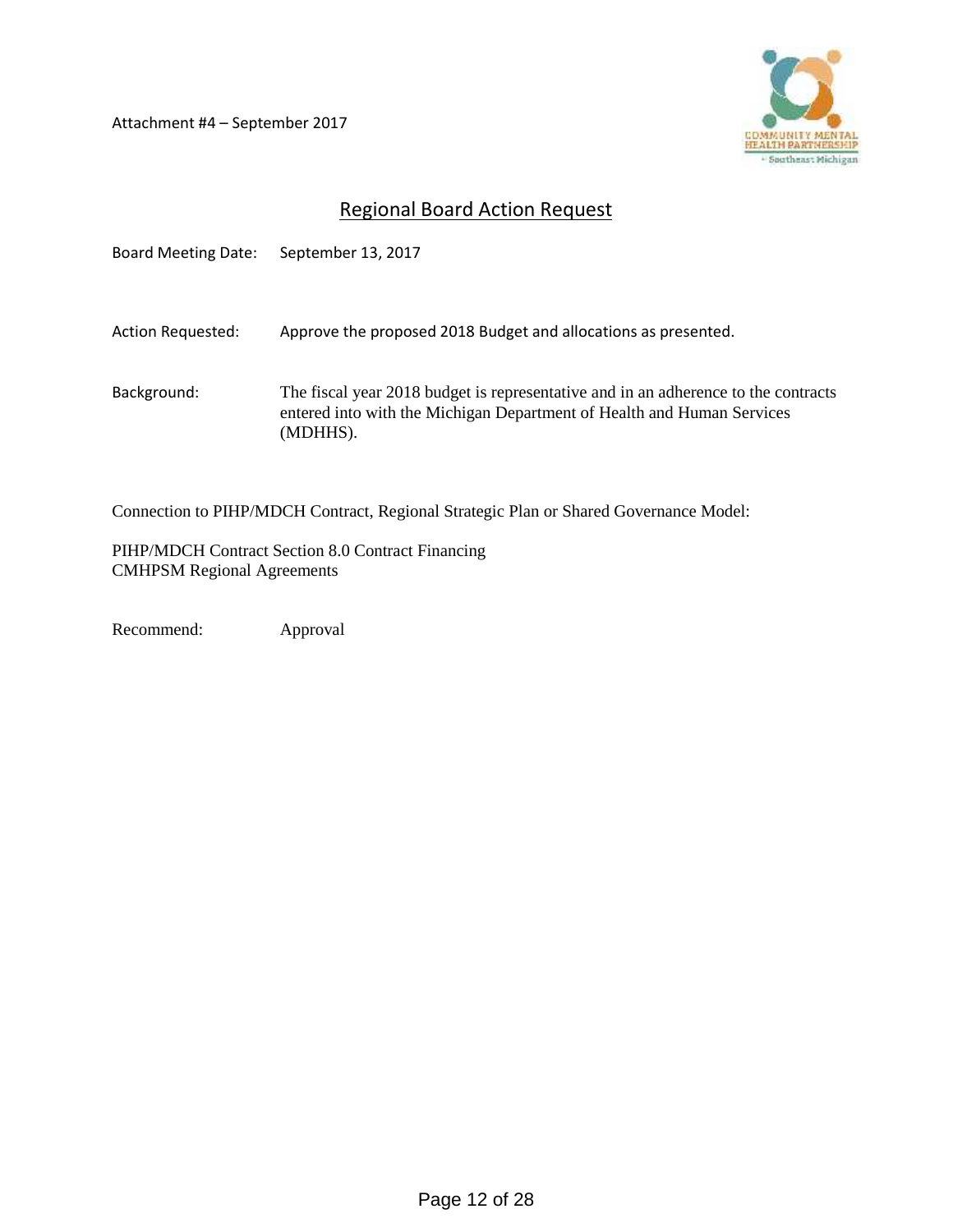

of Southeast Michigan

# FISCAL YEAR 2018

# BUDGET

In Partnership with:

Lenawee CMHA

CMH Services of Livingston County

Monroe CMHA

Washtenaw County CMH

*To provide quality behavioral health care that promotes recovery and wellness, fosters resilience and supports self determination and empowerment so that individuals served in our four-county region are successful in achieving their personal goals and dreams.*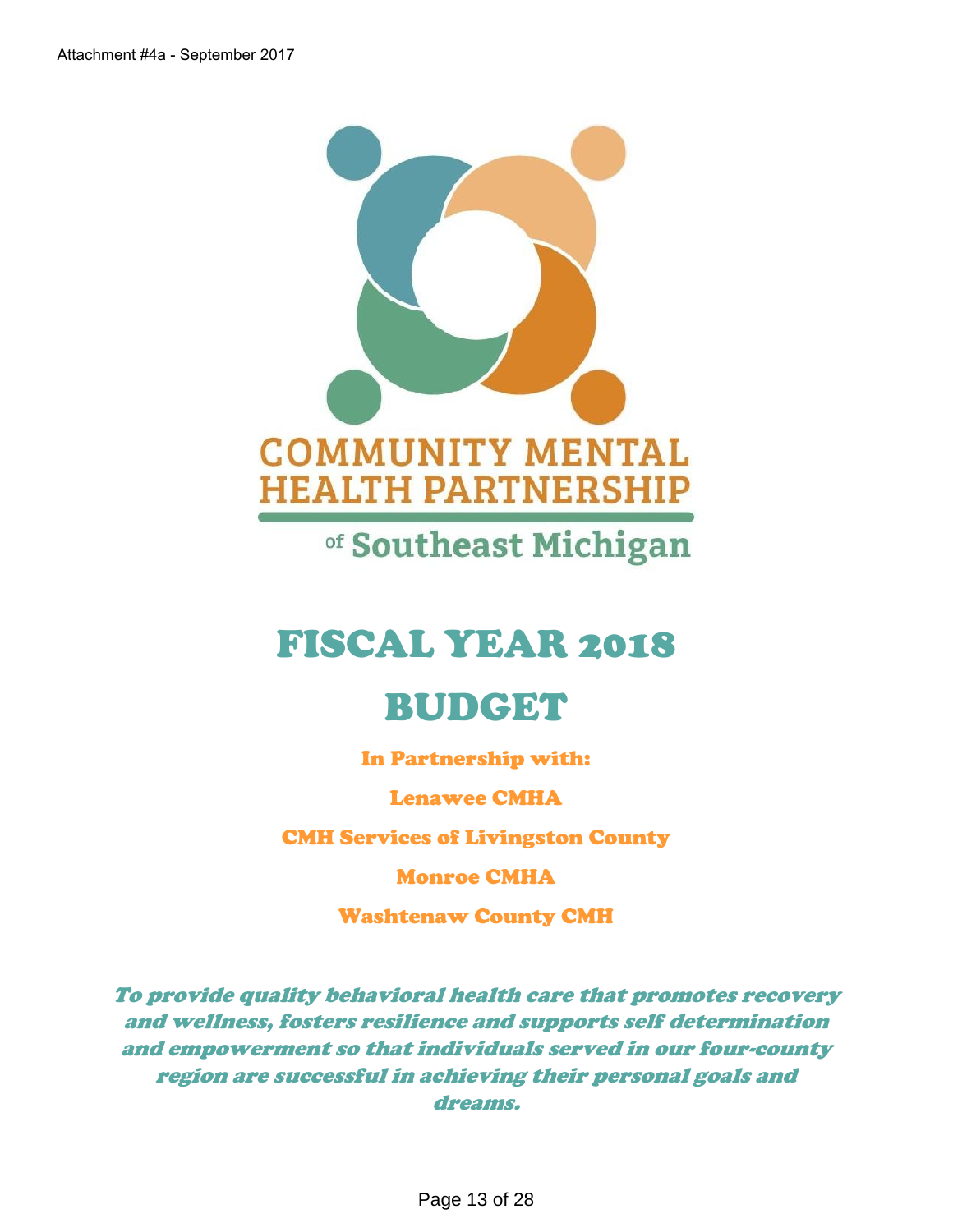

Mission, responsibilities and budget development approach

Community Mental Health Partnership of Southeast Michigan shall be responsible for the operation of the Concurrent 1915(b)/(c) Waiver, SUD Community Grant, the Healthy Michigan Plan, Autism Benefit under iSPA, and other public funding within its designated service area. The PIHP shall also be responsible for the development of the service delivery system and the establishment of sufficient administrative capabilities to carry out the requirements and obligations of the Specialty Services contract.

## **Community Mental Health Partnership of Southeast Michigan's areas of responsibility includes:**

Financial Management Service Delivery System Development Oversight Monitoring of the following delegated functions *Access Assurance Provider Network Services Quality Assessment/Performance Improvement Service and Utilization Management Customer Services* Regulatory Management – Corporate Compliance PA 500 and Application for Participation Requirements SUD Treatment and Prevention Services and special funding requirements Adherence to all Contract Attachments including SUD Policy Manual

## Revenue for FY2018

*State Plan/ B3 Medicaid Capitation (Mental Health and SUD services) Habilitation Supports Waiver Autism Benefit Healthy Michigan Plan SUD Community Grant Funds PA 2 Funds (governed by Oversight Policy Board)*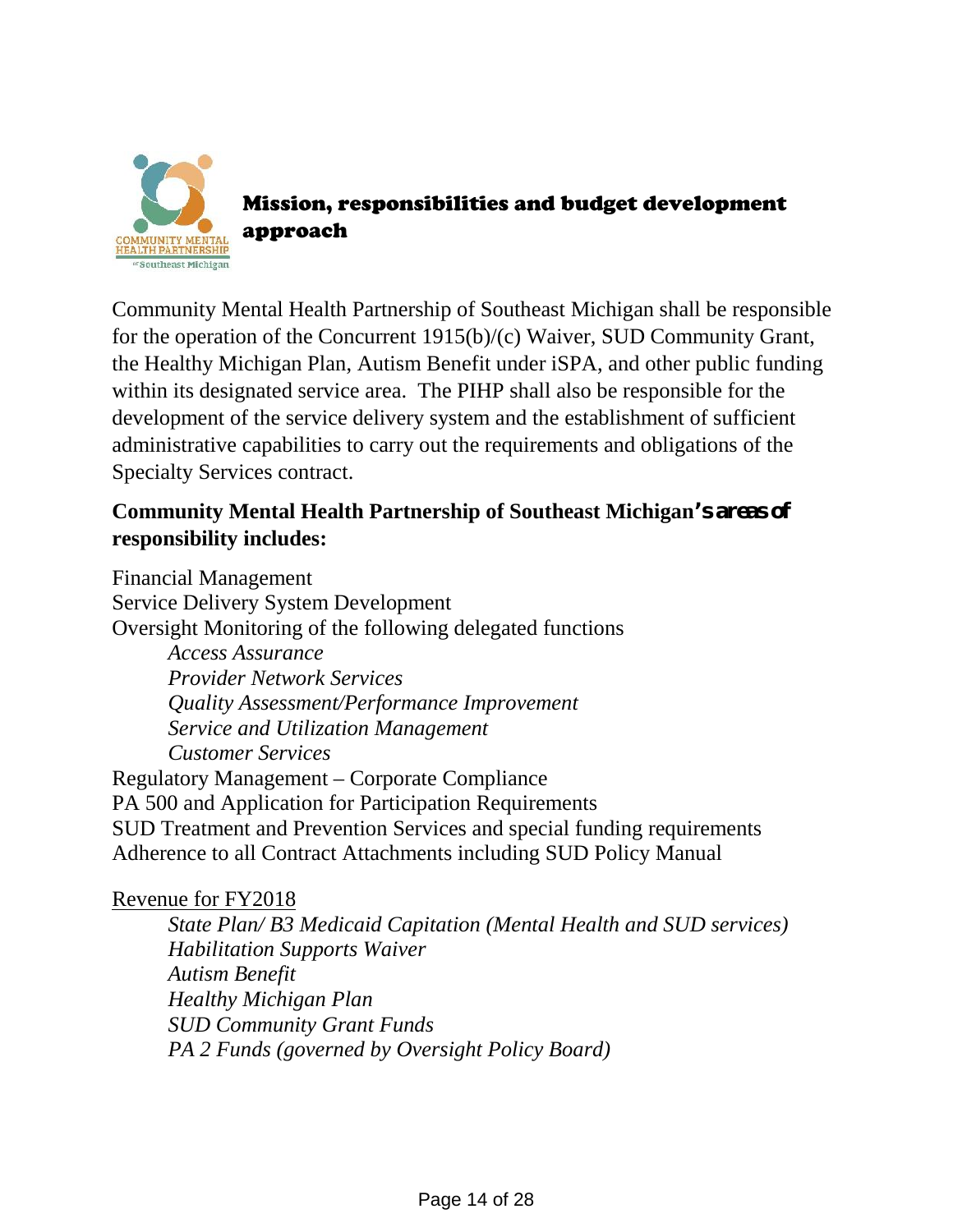

# **Fiscal Year 2018 Beginning Budget Objectives, Assumptions and Strategies**

Community Mental Health Partnership of Southeast Michigan is using the following objectives, assumptions and strategies to prepare the beginning FY18 budget. Budget amendments will be presented throughout the year, on a quarterly basis, to recognize any changes in assumptions or contractual obligations.

### CMHPSM FY18 Budget Objectives:

- 1. Fiscal Year 2018 budget is being presented at the September 2017 Board of Directors meeting.
- 2. The proposed budget upholds the mission and vision of CMHPSM.
- 3. The fiscal year 2018 budget delivers a responsible balance of financial management, oversight monitoring, regulatory management, an accountable service delivery system, and an adherence to the contracts entered into with the Michigan Department of Health and Human Services (MDHHS).

### CMHPSM FY18 Assumptions:

- 1. Rates released by MDHHS will be applied to Traditional Medicaid Eligibles and HMP Enrollees listings for the CMHPSM region.
- 2. CMHPSM trended those Traditional Medicaid Eligibles and HMP Enrollees from the most current listing to apply the rates.
- 3. Administrative expenditures include a tiered salary step model based on the existing Board approved salary ranges.
- 4. Proposed changes in the Medicaid 1115 waiver submitted to the Center for Medicare and Medicaid Services (CMS) by MDHHS will not be applied until final approval is received from CMS.

#### CMHPSM Strategies:

- 1. CMHPSM collaborated with CMHSP's to establish a consistent and reasonable methodology to balance the budget as a PIHP in whole.
- 2. CMHPSM coordinated with CMHSP's to review current year budgets and actual expenditures.
- 3. A shared decision model was utilized to complete the fiscal year 2018 budget to be presented to the board for approval.
- 4. Risk-Based Funding Model is applied to the FY18 projected funding for mental health using an actuarially sound model using the risk weights to establish the allocation proposed for partners.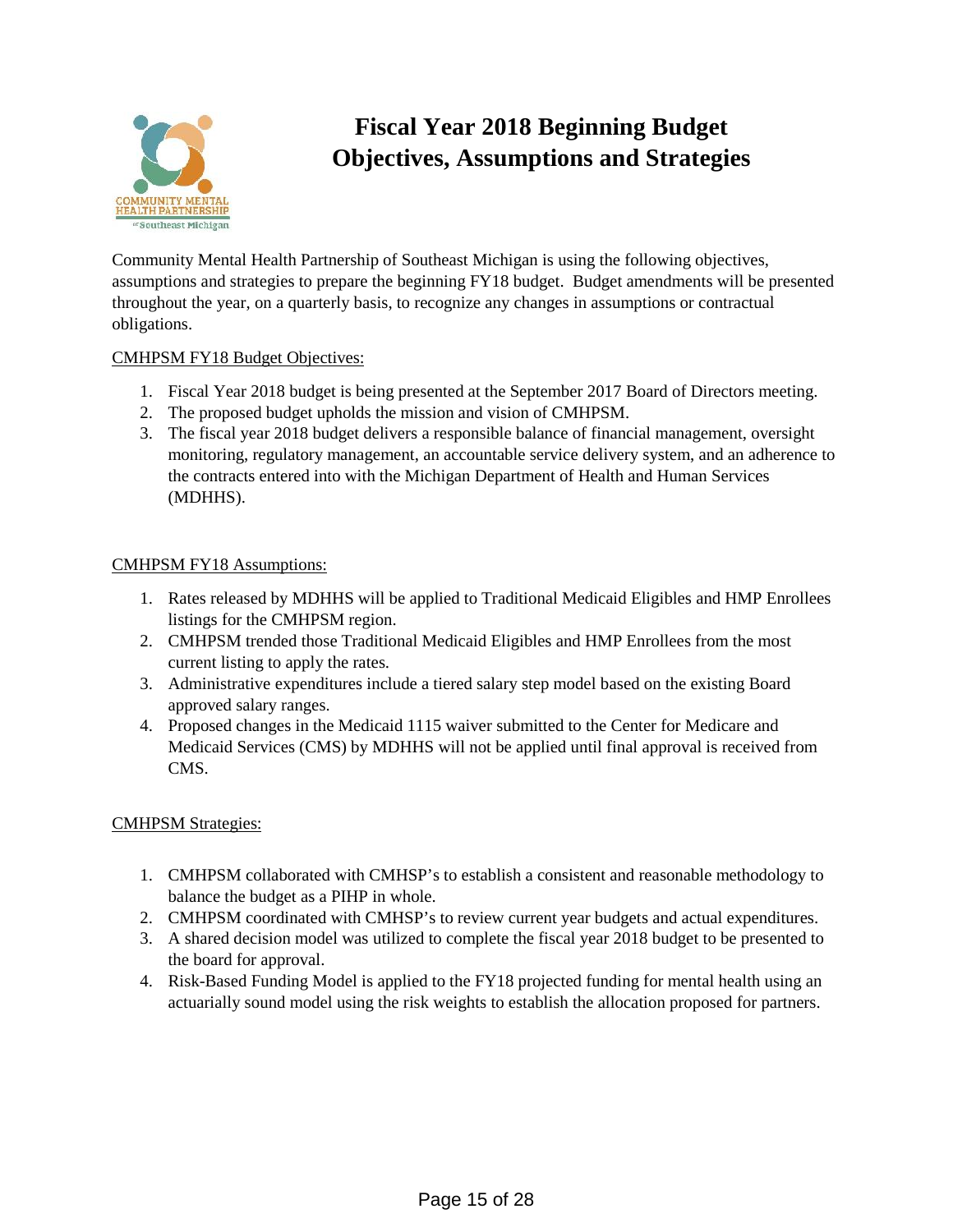# **Fiscal Year 2018 Budget Overview**

Total Revenues Projected for FY2016 for all fund sources:

## \$163,852,762

Partnership Capitated Allocations for Medicaid and HMP:

| Lenawee CMHA                                   | \$17,359,056 |
|------------------------------------------------|--------------|
| CMH Services of Livingston County \$26,041,069 |              |
| Monroe CMHA                                    | \$27,899,912 |
| <b>Washtenaw County CMH</b>                    | \$69,394,457 |

Substance Use Disorder Prevention and Treatment (by County):

| Lenawee                                   | \$2,029,879 |
|-------------------------------------------|-------------|
| Livingston                                | \$2,604,448 |
| Monroe (managed by CMHPSM)                | \$2,379,806 |
| Washtenaw (managed by CMHPSM) \$7,546,966 |             |

Other Contractual Costs \$4,844,622

Hospital Rate Adjuster **HICA** Local Match

Administrative Costs \$ 3,752,547

Salary and Fringe **Contracts** Infrastructure (space and systems) **Training** Supplies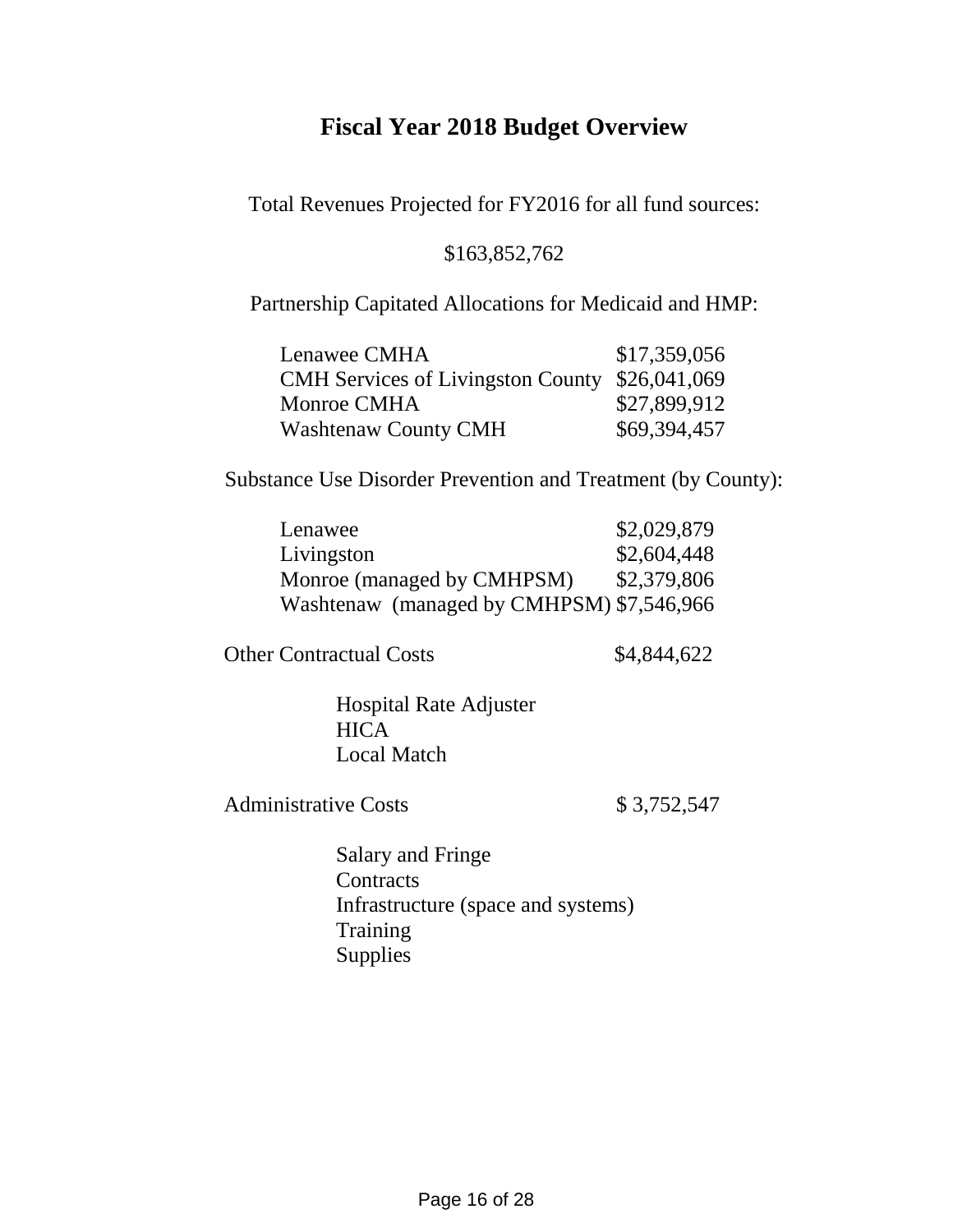## **Community Mental Health Partnership of Southeast Michigan FY18 Preliminary Budget Amend**

|                                           | FY16              | Final FY17    | Preliminary   |                         |
|-------------------------------------------|-------------------|---------------|---------------|-------------------------|
|                                           | Final             | Amended       | <b>FY18</b>   | Increase                |
|                                           | Actual            | <b>Budget</b> | <b>Budget</b> | (Decrease)              |
| <b>Operating Revenue</b>                  |                   |               |               |                         |
| Medicaid Capitation                       | \$132,805,532     | \$128,341,084 | 125,988,782   | $(2,352,302)$ a         |
| Medicaid SUD Capitation                   | 1,667,188         | 1,302,779     | 2,119,183     | 816,404 a               |
| Medicaid Carryforward                     | 1,473,549         | 5,107,828     |               | $(5,107,828)$ b         |
| Healthy Michigan Plan                     | 7,248,999         | 9,467,330     | 8,852,092     | $(615,238)$ a           |
| Healthy Michigan Plan SUD                 | 3,177,753         | 3,189,530     | 4,243,420     | 1,053,890 a             |
| Healthy Michigan Carryforward             | 5,224,847         | 1,721,947     |               | $(1,721,947)$ b         |
| Autism                                    | 2,118,887         | 4,421,285     | 6,100,000     | 1,678,715 a             |
| <b>SUD Community Block Grant</b>          | 3,541,509         | 5,274,005     | 5,274,005     |                         |
| <b>Block Grants</b>                       | 34,569            | 363,942       | 386,626       | 22,684<br>$\mathbf{c}$  |
| SUD PA2 - Cobo Tax Revenue                | 867,307           | 1,819,704     | 1,826,092     | 6,388                   |
| Reserved SUD PA2                          |                   | 400,000       | 1,598,399     | 1,198,399 e             |
| Local Match                               | 1,577,780         | 1,577,780     | 1,577,780     |                         |
| <b>Health Home Revenue</b>                | 715,584           |               |               |                         |
| Other Revenue                             | 220,784           | 253,225       | 327,921       | 74,696 f                |
| Use of Risk Reserve                       |                   | 1,601,422     | 5,558,461     | 3,957,039 g             |
| <b>Total Revenue</b>                      | \$160,674,288     | \$164,841,861 | \$163,852,762 | (989, 099)              |
|                                           |                   |               |               |                         |
|                                           |                   |               |               |                         |
| <b>Funding For CMHSP Partners</b>         |                   |               |               |                         |
| Lenawee CMHSP                             | 15,546,651        | 16,777,106    | 17,359,056    | 581,950 h               |
| Livingston CMHSP                          | 24,291,053        | 25,828,009    | 26,041,069    | 213,060 h               |
| Monroe CMHSP                              | 26,412,726        | 28,932,113    | 27,899,912    | $(1,032,201)$ h         |
| <b>Washtenaw CMHSP</b>                    | 66,378,375        | 72,807,687    | 69,394,457    | $(3,413,230)$ h         |
| <b>Total Funding For CMHSP Partners</b>   | \$<br>132,628,805 | \$144,344,915 | \$140,694,494 | (3,650,421)             |
| <b>Funding For SUD Services</b>           |                   |               |               |                         |
| Lenawee County                            | 1,363,409         | \$1,501,705   | 2,029,879     | 528,174 i               |
| <b>Livingston County</b>                  | 1,302,020         | \$1,926,771   | 2,604,448     | 677,677 i               |
| Monroe County                             | 1,437,238         | \$1,760,581   | 2,379,806     | 619,225<br>$\mathbf{i}$ |
| Washtenaw County                          | 4,478,695         | \$5,583,247   | 7,546,966     | 1,963,719 i             |
| <b>Total Funding For SUD Services</b>     | \$<br>8,581,362   | \$10,772,304  | \$14,561,099  | 3,788,795               |
|                                           |                   |               |               |                         |
| <b>Other Contractual Obligations</b>      |                   |               |               |                         |
| <b>Hospital Rate Adjuster</b>             | 2,168,850         | 2,207,816     | 2,207,816     |                         |
| USE and HICA Tax                          | 10,313,975        | 2,521,089     | 1,059,026     | $(1,462,063)$ j         |
| Local Match                               | 1,577,780         | 1,577,780     | 1,577,780     |                         |
| 10% Health Home Match Washtenaw           | 71,558            |               |               |                         |
| <b>Total Other Costs</b>                  | \$14,132,163      | \$6,306,685   | \$4,844,622   | (1,462,063)             |
| <b>CMHPSM Administrative Costs</b>        |                   |               |               |                         |
| Salary& Fringe                            | 1,632,294         | 1,802,998     | 2,137,588     | 334,590 k               |
| <b>Administrative Contracts</b>           | 913,451           | 1,398,669     | 1,398,669     |                         |
| <b>Board Expense</b>                      | 1,985             | 4,400         | 4,400         |                         |
| All Other Costs                           | 194,283           | 211,890       | 211,890       |                         |
| <b>Total Administrative Expense</b>       | \$2,742,013       | \$3,417,957   | \$3,752,547   | 334,590                 |
|                                           |                   |               |               |                         |
| <b>Risk Reserve Provision</b>             | \$2,581,623       |               |               |                         |
| <b>Total Expense</b>                      | \$160,665,966     | \$164,841,861 | \$163,852,762 | (989,099)               |
| <b>Revenues over (under) Expenditures</b> | \$8,323           | \$(0)         | \$(0)         | (0)                     |
|                                           |                   |               |               |                         |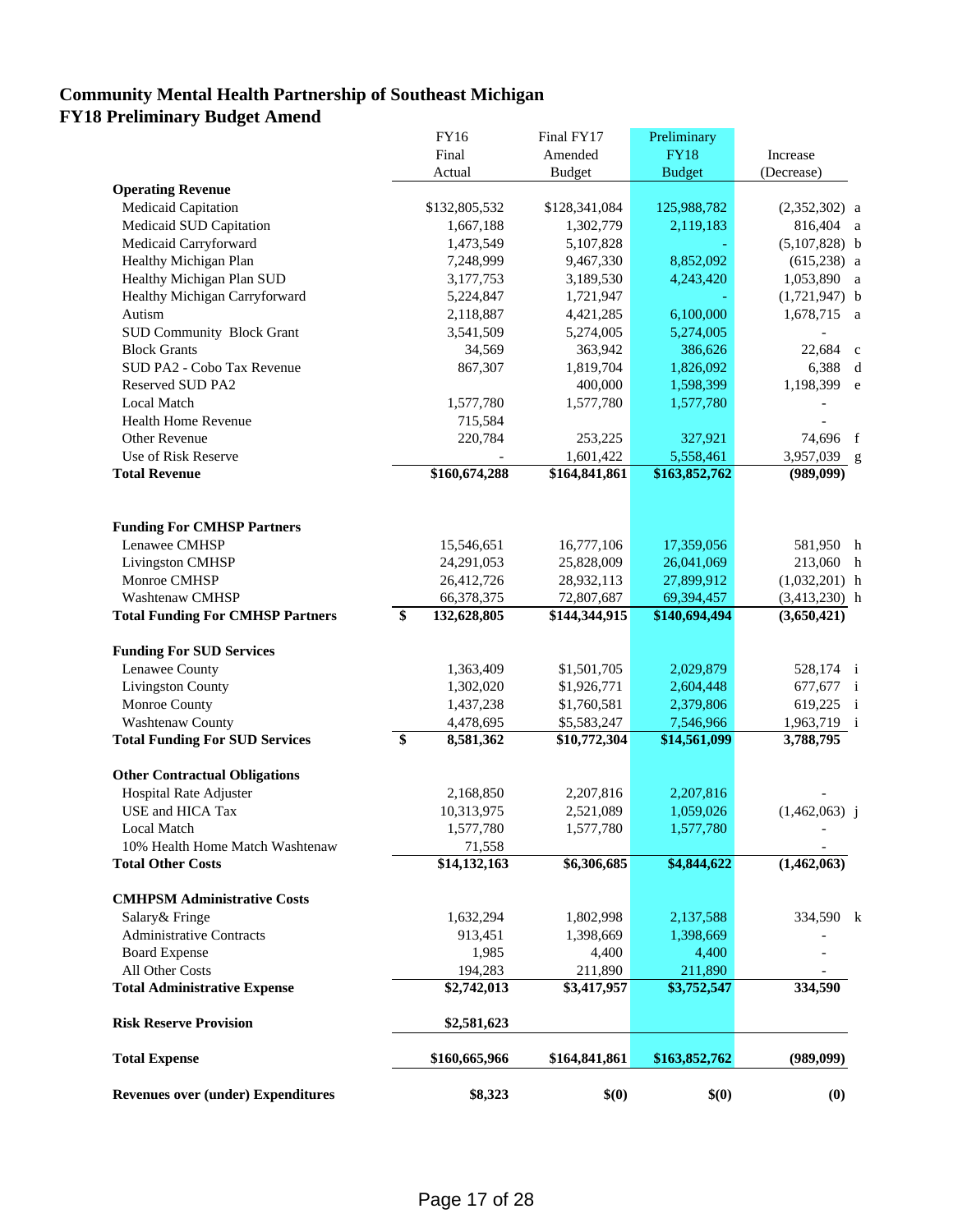## **Community Mental Health Partnership of Southeast Michigan FY18 Preliminary Budget Amend**

a - Changes based on actuary projections from MDHHS. Specialty Services Program decrease of 1.2%, Specialty Services Program SUD increase of 54.7%, HMP decrease of 6.9%, HMP SUD increase of 32.3%, Autism capitation rates are new in FY18.

b - based on preliminary FSR submissions there will be no carryforward from FY17 to FY18.

c - Increase based on preliminary approved other grants.

d - Increase based on State of Michigan treasury PA2 projections.

e - Increase based on spending plan of PA2 Reserves. Expenditures correspond with revenues.

f - Increase based on new contract with MACMHB for the veteran navigator grant. Expenditures correspond with revenues.

g - Increase based on projected use of fund balance to stabilize services across the region.

h - Changes to partners budgets were based on Risk-Based Funding Model and applied to the FY18 projected funding for mental health using an actuarially sound model using the risk weights to establish the allocation proposed.

i - Increase to expenditures corresponds with increase to the SUD Block Grant funding and the planned use of PA2 reserves.

j - Decrease due to USE tax conclusion in FY17.

k - Increase brings budget back to original budget assuming all positions are filled and new veteran navigator position covered with new other revenue.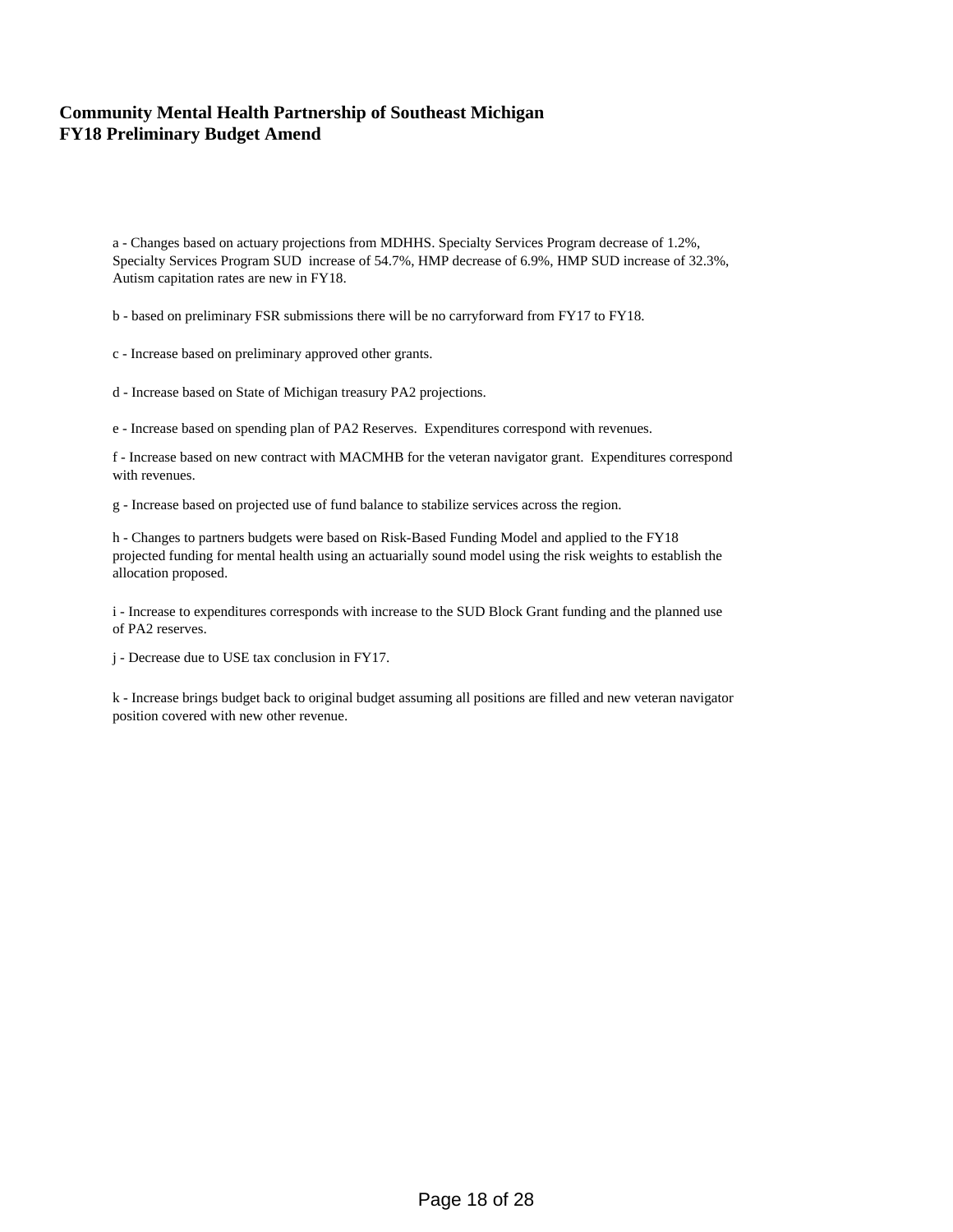Attachment #5 – September 2017



## Regional Board Action Request – FY18 Contracts

| <b>Board Meeting Date:</b> | September 13, 2017                                                                                                                                                                                                                                            |
|----------------------------|---------------------------------------------------------------------------------------------------------------------------------------------------------------------------------------------------------------------------------------------------------------|
| <b>Action Requested:</b>   | CMHPSM Board authorization of Chief Executive Officer to sign the<br>attached FY18 contracts.                                                                                                                                                                 |
| Background:                | Contractual service contracts for FY18 include: Substance Use Disorder<br>service and treatment contracts, administrative contracts, mental<br>health contracts with the partner CMHSPs and various MOUs,<br>coordination agreements and data-use agreements. |

Connection to PIHP/MDHHS Contract, Regional Strategic Plan or Shared Governance Model:

All service contracts abide by the stipulations of our service contract with the PIHP/MDHHS Contract.

Recommend: Approval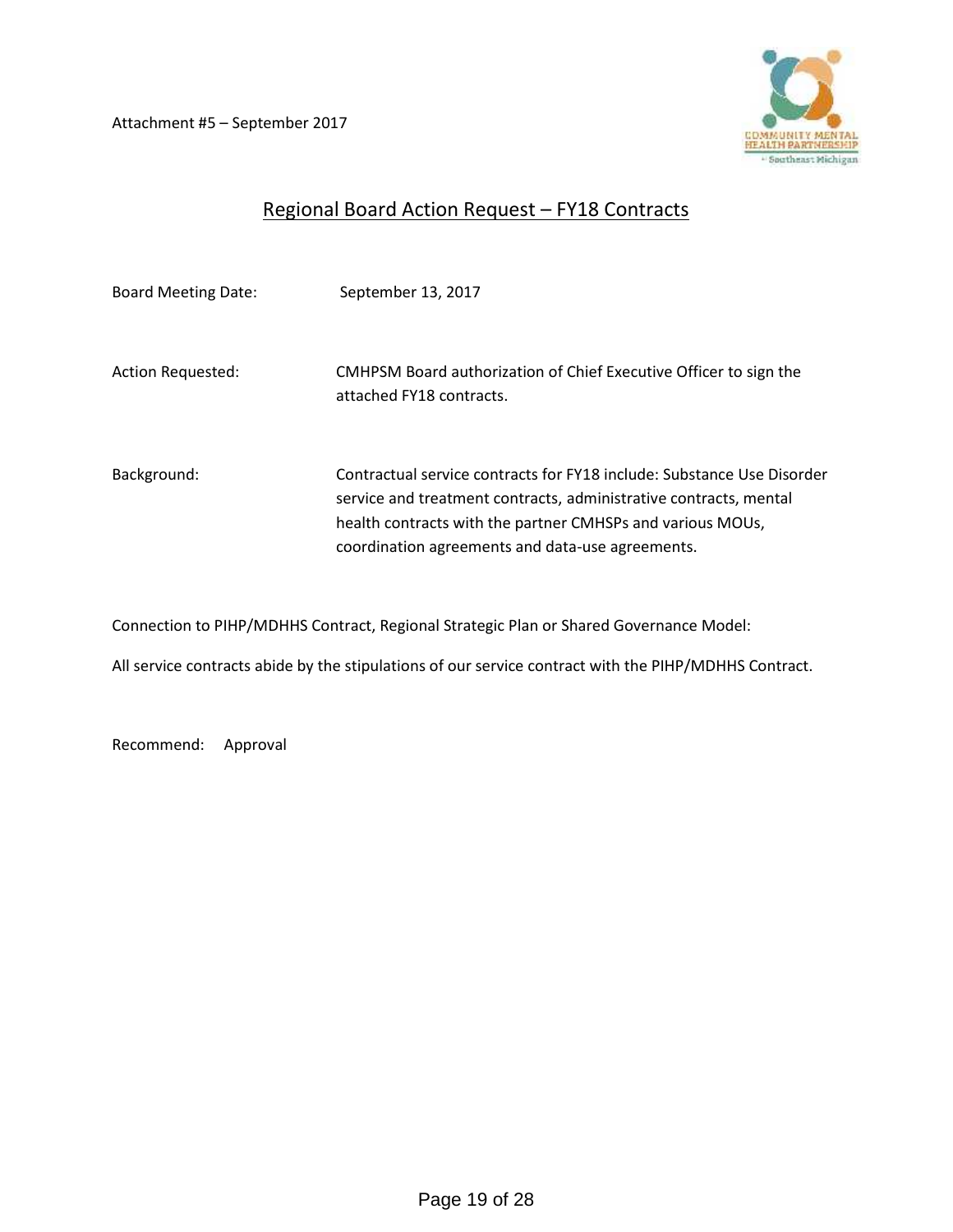## **CMHPSM FY18 Contract List**

All contracts listed have a term of October 1, 2017 to September 30, 2018, unless noted otherwise. All funding amounts listed are full fiscal year annual not-to-exceed amounts unless noted otherwise.

#### **Revenue Contracts**

| <b>PIHP Revenue Contract</b>                     | Revenue                     |
|--------------------------------------------------|-----------------------------|
| Michigan Department of Health and Human Services | Determined by MDHHS on a    |
|                                                  | monthly on a basis based on |
|                                                  | covered lives.              |

## **PIHP Administrative Expense Contracts**

| <b>Administrative Contracts</b>                                                   | <b>FY18 Funding Level</b>      |
|-----------------------------------------------------------------------------------|--------------------------------|
| ADP (Payroll Services)                                                            | \$4,000/annual                 |
| Audit Firm TBD (Will bring in October 2017 after RFQ#2017F completed)             |                                |
| CEO Contract with Jane Terwilliger                                                | \$134,000 / annual             |
| Cohl, Stoker Toskey, P.C.                                                         | \$225 / per hour               |
| Livingood, Kristi (Private Duty Nursing Assessments)                              | \$60 / per hour                |
| Merit (Internet Provider)                                                         | \$10,000 / annual              |
| <b>MORC (SIS Assessor Training)</b>                                               | \$5,000 / per employee trained |
| MORC SIS Assessments (As needed to meet state requirements)                       | \$500 / per assessment         |
| NetMotion (Offsite CMHPSM Network Access)                                         | \$1,500/annual                 |
| PCE Systems (Electronic Health Record and Hosting Services)                       | \$657,954 / annual             |
| SAS (Statistical Software Annual License)                                         | \$3,162/annual                 |
| Socius (General Ledger Software Annual License)                                   | $$13,000 /$ annual             |
| Washtenaw County Lease for Office Space & Facilities Charges (PIHP Office Space)  | \$93,966 / annual              |
| Witherow, CJ (PIHP SUD Appeals, \$50/hr research, \$75/hr local appeals, \$100/hr | \$50-100 / hour                |
| state level appeals)                                                              |                                |
| Zebu Healthcare (Debarment, Suspension and Exclusion Software)                    | \$2,000/annual                 |
| Zenith Technology Services (Population Health Software)                           | \$62,500 / (October 1, 2017 -  |
|                                                                                   | February 15, 2018)             |

## **Mental Health Expense Contracts**

| <b>CMHPSM-CMHSP Medicaid Mental Health Service Funding Contracts</b><br>Funding Source(s): (Medicaid, Healthy Michigan Medicaid) | <b>FY18 Funding Level</b> |
|----------------------------------------------------------------------------------------------------------------------------------|---------------------------|
| Lenawee Community Mental Health Authority                                                                                        | Per CMHPSM Budget         |
| Livingston County Community Mental Health Authority                                                                              | Per CMHPSM Budget         |
| Monroe Community Mental Health Authority                                                                                         | Per CMHPSM Budget         |
| Washtenaw County Community Mental Health                                                                                         | Per CMHPSM Budget         |

| <b>CMHPSM-CMHSP Master Project &amp; Sub-Grant Agreements</b> | <b>FY18 Funding Level</b> |
|---------------------------------------------------------------|---------------------------|
| Funding Source(s): (Medicaid, Healthy Michigan Medicaid)      |                           |
| Lenawee Community Mental Health Authority                     | Per CMHPSM Budget         |
| Livingston County Community Mental Health Authority           | Per CMHPSM Budget         |
| Monroe Community Mental Health Authority                      | Per CMHPSM Budget         |
| Washtenaw County Community Mental Health                      | Per CMHPSM Budget         |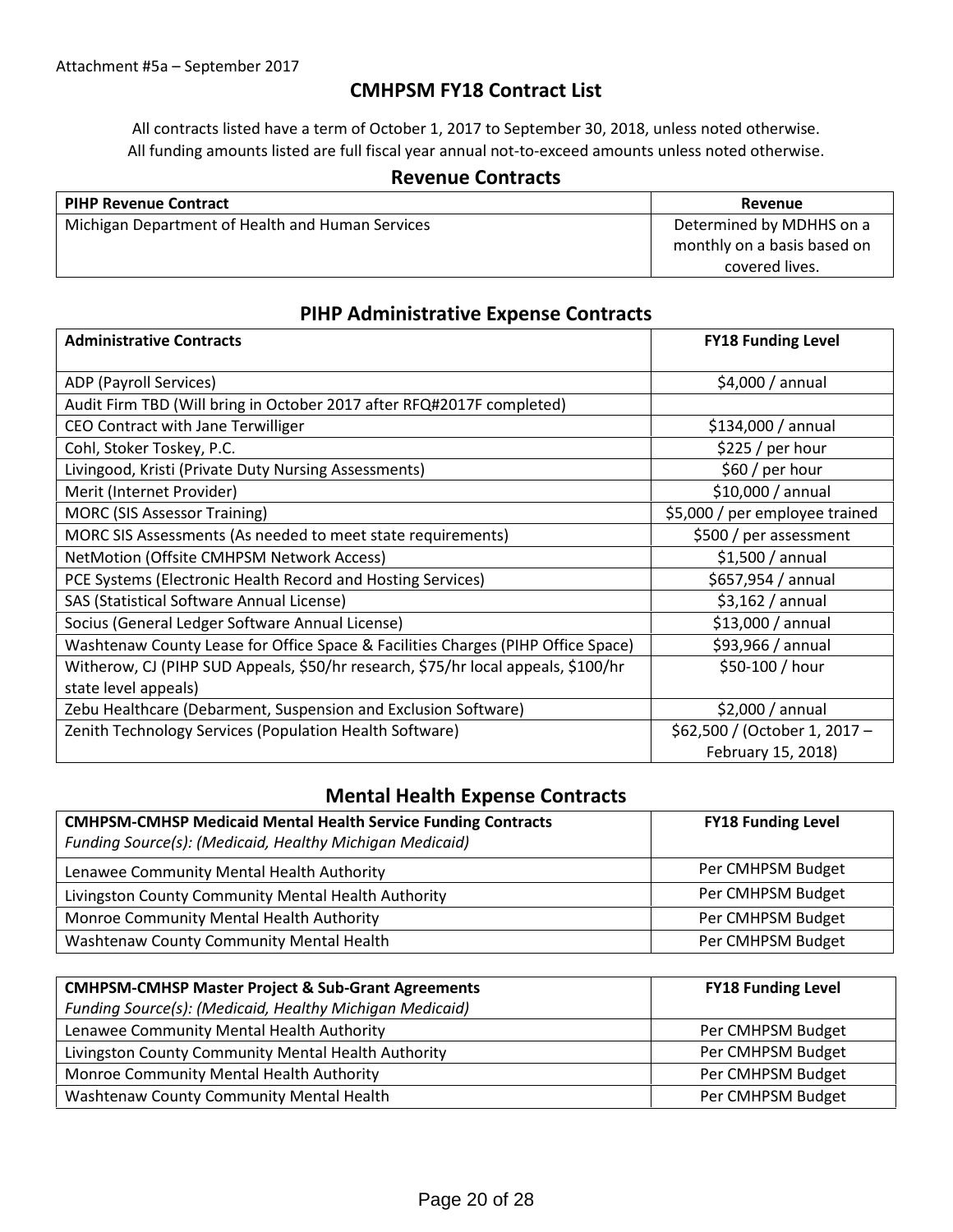## **Substance Use Disorder Contracts**

| <b>SUD ROSC Core Provider Treatment Contracts</b>                         | <b>FY18 Funding Level</b> |  |  |  |  |
|---------------------------------------------------------------------------|---------------------------|--|--|--|--|
| Funding Source(s): (Medicaid, Healthy Michigan Medicaid, SAPT Block Grant |                           |  |  |  |  |
| CFDA#93.959 & PA2 Funding)                                                |                           |  |  |  |  |
| <b>Lenawee County SUD Treatment</b>                                       |                           |  |  |  |  |
| Lenawee Community Mental Health Authority                                 | \$1,025,728/annual        |  |  |  |  |
| <b>Livingston County SUD Treatment</b>                                    |                           |  |  |  |  |
| Livingston County Community Mental Health Authority                       | \$786,900 / annual        |  |  |  |  |
| <b>Washtenaw County SUD Treatment</b>                                     |                           |  |  |  |  |
| Dawn Inc.                                                                 | \$850,000 / annual        |  |  |  |  |
| Home of New Vision                                                        | \$850,000 / annual        |  |  |  |  |

| <b>SUD Prevention Contracts</b>                                                 | <b>FY18 Funding Level</b> |
|---------------------------------------------------------------------------------|---------------------------|
| Funding Source(s): (SAPT Block Grant CFDA#93.959 & PA2 Funding)                 |                           |
| RFP#2017A Lenawee County SUD Prevention                                         |                           |
| Lenawee Community Mental Health                                                 | \$70,000 / annual         |
| <b>RFP#2017A Livingston County SUD Prevention</b>                               |                           |
| Livingston County Catholic Charities                                            | \$399,104 / annual        |
| RFP#2017A Monroe County SUD Prevention                                          |                           |
| <b>Catholic Charities of Southeast Michigan</b>                                 | \$114,318/annual          |
| Monroe County ISD                                                               | \$117,469 / annual        |
| RFP#2017A Washtenaw County SUD Prevention                                       |                           |
| Catholic Social Services of Washtenaw County - Get Connected, Photo Voice, CAGE | \$69,692/annual           |
| Eastern Michigan - Prevention Theatre Collective                                | \$90,657 / annual         |
| St. Joseph Mercy Chelsea                                                        | \$103,937 / annual        |
| U of M Regional Alliance of Healthy Schools - Project SUCCESS                   | \$58,800 / annual         |
| RFQ#2017E Lenawee, Livingston, Monroe & Washtenaw DYTUR Contract                |                           |
| Karen Bergbower and Associates - DYTUR Funding                                  | \$121,007 / annual        |

| <b>State Targeted Response Grant Expense Contracts</b> | <b>FY18 Funding Level</b> |
|--------------------------------------------------------|---------------------------|
| Funding Source(s): (SAPT Block Grant CFDA#93.717)      |                           |
| Home of New Vision                                     | \$37,168 / annual         |
| <b>Catholic Charities Southeast Michigan</b>           | \$34,315 / annual         |

| <b>Innovative Strategies Grant Expense Contracts</b> | <b>FY18 Funding Level</b> |
|------------------------------------------------------|---------------------------|
| Funding Source(s): (SAPT Block Grant CFDA#93.959)    |                           |
|                                                      |                           |
| Dawn Inc (Drug Courts)                               | $$41,888$ / annual        |
| Home of New Vision (Pregnant Womens Opiate Team)     | \$115,619/annual          |
| Home of New Vision (ROOT Team)                       | $$76,847 /$ annual        |
| Lenawee CMH (Drug Courts)                            | \$26,498 / annual         |
| Salvation Army Harbor Light (Drug Courts)            | \$54,600 / annual         |
| University of Michigan                               | \$45,718 / annual         |
| Washtenaw County Community Mental Health (ROOT Team) | \$47,187 / annual         |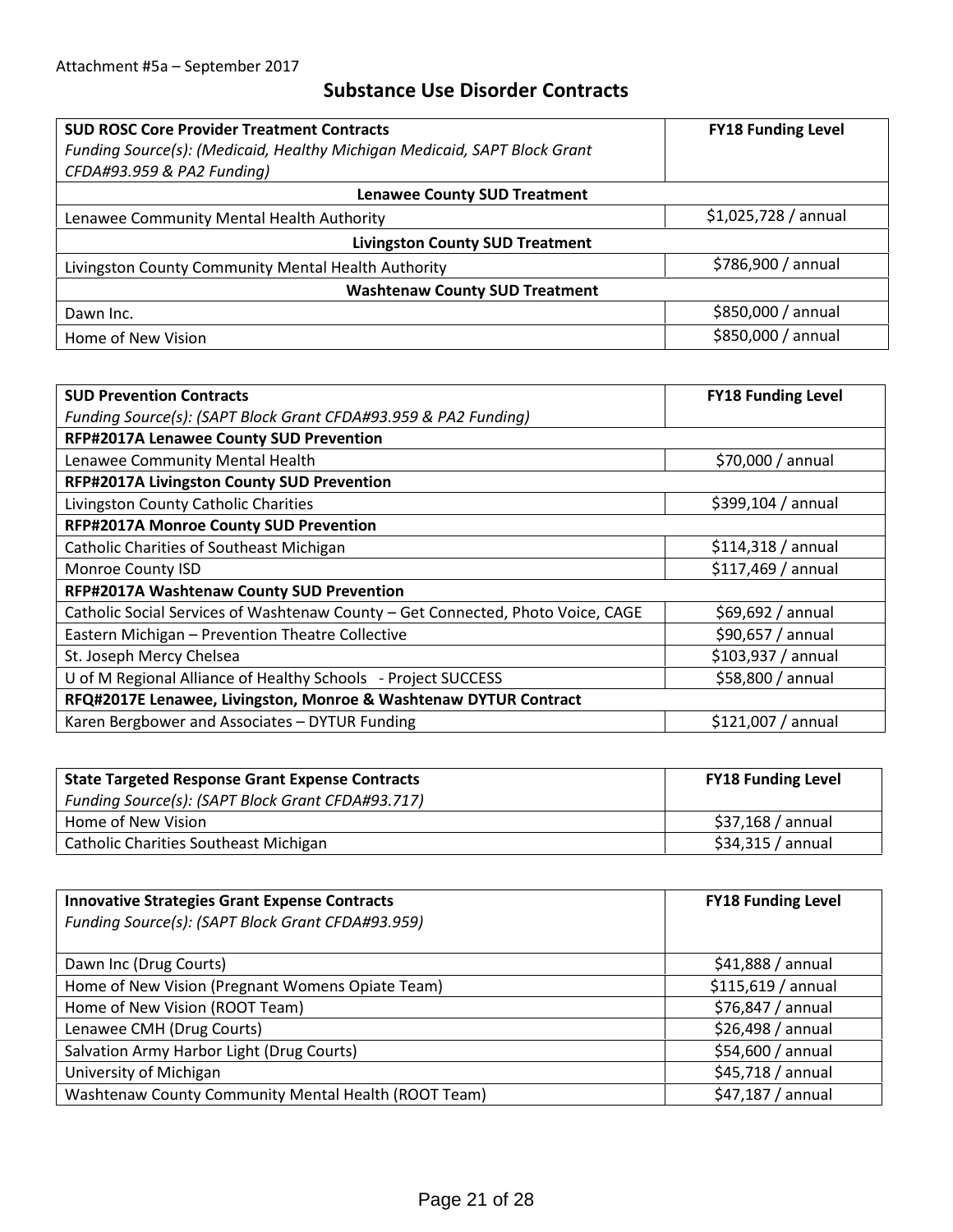| <b>Other SUD Contracts</b>                                                             | <b>FY18 Funding Level</b>    |
|----------------------------------------------------------------------------------------|------------------------------|
| Funding Source(s): (SAPT Block Grant CFDA#93.959 & PA2 Funding)                        |                              |
| All fee-for-service SUD service contract expenditures are based on medically necessary |                              |
| authorizations within the overall service budget, expensed by the consumers funding    |                              |
| source eligibility (Block Grant & PA2 Funding).                                        |                              |
| HALO 100% PA2 Funding                                                                  | \$15,750 / annual (100% PA2) |
| Unified                                                                                | \$234,248 / annual           |
| LCCMHA MOU (Wraparound Program) 100% PA2 Funding                                       | \$40,000 / annual (100% PA2) |

| Lenawee from RFP#2017D<br>Lenawee Specialty Engagement Center<br>Lenawee County Probate Court<br>Livingston from RFP#2017D<br>Livingston CMH Engagement Center<br>Livingston CMH FP<br>Livingston CMH Wake Up Coordinator<br>Monroe from RFP#2017D | \$133,739<br>\$159,964<br>\$143,089<br>\$0<br>\$100,694<br>\$401,041<br>\$40,000<br>\$0 | \$293,703<br>\$143,089<br>\$501,735 |
|----------------------------------------------------------------------------------------------------------------------------------------------------------------------------------------------------------------------------------------------------|-----------------------------------------------------------------------------------------|-------------------------------------|
|                                                                                                                                                                                                                                                    |                                                                                         |                                     |
|                                                                                                                                                                                                                                                    |                                                                                         |                                     |
|                                                                                                                                                                                                                                                    |                                                                                         |                                     |
|                                                                                                                                                                                                                                                    |                                                                                         |                                     |
|                                                                                                                                                                                                                                                    |                                                                                         |                                     |
|                                                                                                                                                                                                                                                    |                                                                                         | \$40,000                            |
|                                                                                                                                                                                                                                                    | \$0<br>\$40,000                                                                         | \$40,000                            |
|                                                                                                                                                                                                                                                    |                                                                                         |                                     |
| Catholic Charities of Southeast Michigan (CSM & Peer                                                                                                                                                                                               | \$0<br>\$119,866                                                                        | \$119,866                           |
|                                                                                                                                                                                                                                                    |                                                                                         |                                     |
| Catholic Charities of Southeast Michigan (Engagement                                                                                                                                                                                               | \$103,333<br>\$181,680                                                                  | \$285,013                           |
|                                                                                                                                                                                                                                                    |                                                                                         |                                     |
|                                                                                                                                                                                                                                                    | \$0<br>\$64,040                                                                         | \$64,040                            |
|                                                                                                                                                                                                                                                    | \$0<br>\$60,000                                                                         | \$60,000                            |
| <b>Washtenaw from RFP#2017D</b>                                                                                                                                                                                                                    |                                                                                         |                                     |
| Avalon Integrated Health / Harm Reduction                                                                                                                                                                                                          | \$155,000<br>\$0                                                                        | \$155,000                           |
| Dawn Inc. Extended Peers                                                                                                                                                                                                                           | \$0<br>\$41,888                                                                         | \$41,888                            |
|                                                                                                                                                                                                                                                    | \$0<br>\$66,159                                                                         | \$66,159                            |
|                                                                                                                                                                                                                                                    | \$0<br>\$114,390                                                                        | \$114,390                           |
| Home of New Vision Engagement Center                                                                                                                                                                                                               | \$160,000<br>\$240,000                                                                  | \$400,000                           |
| Home of New Vision Management Team                                                                                                                                                                                                                 | \$134,998<br>\$244,274                                                                  | \$379,272                           |
| Home of New Vision MAT House                                                                                                                                                                                                                       | \$0<br>\$28,541                                                                         | \$28,541                            |
| Home of New Vision WRAP                                                                                                                                                                                                                            | \$79,723<br>\$0                                                                         | \$79,723                            |
| Ozone / Corner Health Youth SBIRT                                                                                                                                                                                                                  | \$0<br>\$150,000                                                                        | \$150,000                           |
|                                                                                                                                                                                                                                                    | \$150,000<br>\$84,248                                                                   | \$234,248                           |
|                                                                                                                                                                                                                                                    |                                                                                         |                                     |

| <b>Womens Specialty Service Initiatives Contracts</b> | PA <sub>2</sub> | <b>SAPT Block</b> | <b>Total Project</b>  |
|-------------------------------------------------------|-----------------|-------------------|-----------------------|
| <b>Funding Approved through SUD Oversight Policy</b>  |                 | Grant             | <b>Funding Amount</b> |
| <b>Board from RFP#2017D</b>                           |                 |                   |                       |
| Funding Source(s): (PA2 Funding / SAPT Block Grant    |                 |                   |                       |
| CFDA#93.959)                                          |                 |                   |                       |
| <b>Catholic Charities of Southeast Michigan</b>       | \$100,000       | \$94,293          | \$194,293             |
| Home of New Vision                                    | \$0             | \$154,000         | \$154,000             |
| Lenawee CMH                                           | \$0             | \$23,658          | \$23,658              |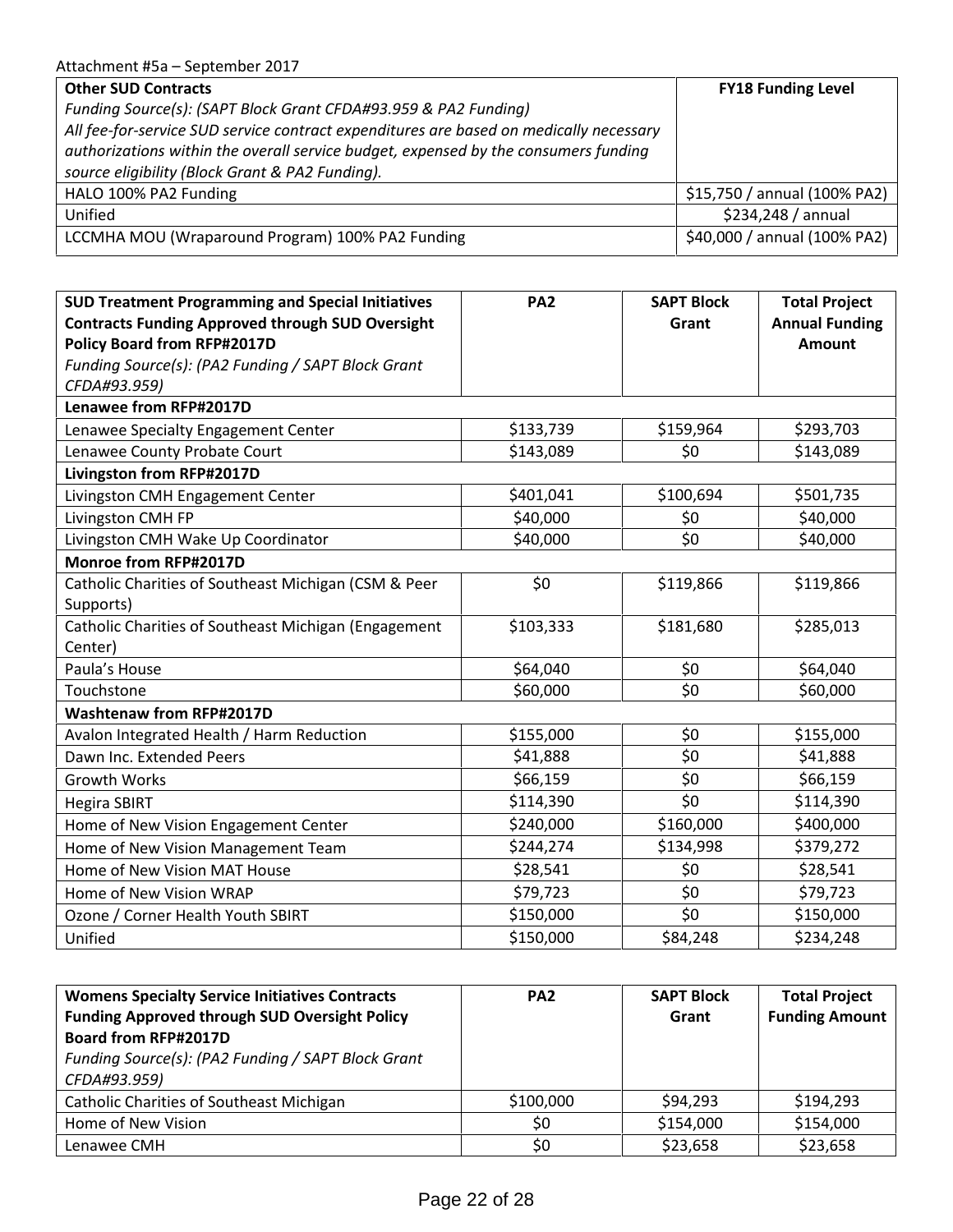| SUD Fee-For-Service Contracts (Washtenaw & Monroe Treatment) RFP#2017C           | Fee-for-service (FFS)        |
|----------------------------------------------------------------------------------|------------------------------|
| Funding Source(s): (Medicaid, Healthy Michigan Medicaid, SAPT Block Grant        | contracts are linked to      |
| CFDA#93.959 & PA2 Funding)                                                       | authorizations for medically |
| All fee-for-service SUD service contract expenditures are based on medically     | necessary services.          |
| necessary authorizations within the overall service budget, expensed by the      |                              |
| consumers funding source eligibility (Medicaid, Healthy Michigan Medicaid, Block |                              |
| Grant & PA2 Funding).                                                            |                              |
| Ann Arbor Treatment Center - CRC Health                                          | <b>FY18 CMHPSM FFS Rates</b> |
| Ann Arbor Treatment Services, LLC - Pinnacle                                     | <b>FY18 CMHPSM FFS Rates</b> |
| <b>Bear River Health</b>                                                         | FY18 CMHPSM FFS Rates        |
| <b>Brighton Center</b>                                                           | <b>FY18 CMHPSM FFS Rates</b> |
| Catholic Charities of Southeast Michigan                                         | <b>FY18 CMHPSM FFS Rates</b> |
| Dawn Inc. (Long Term Residential)                                                | <b>FY18 CMHPSM FFS Rates</b> |
| Hegira                                                                           | <b>FY18 CMHPSM FFS Rates</b> |
| Holy Cross/Kairos                                                                | FY18 CMHPSM FFS Rates        |
| Home of New Vision                                                               | FY18 CMHPSM FFS Rates        |
| Passion of Mind                                                                  | FY18 CMHPSM FFS Rates        |
| Paula's House                                                                    | <b>FY18 CMHPSM FFS Rates</b> |
| Personalized Nursing Light House                                                 | <b>FY18 CMHPSM FFS Rates</b> |
| <b>Premier Services??</b>                                                        | <b>FY18 CMHPSM FFS Rates</b> |
| <b>Sacred Heart Rehab</b>                                                        | <b>FY18 CMHPSM FFS Rates</b> |
| Salvation Army Harbor Light                                                      | <b>FY18 CMHPSM FFS Rates</b> |
| Therapeutics, LLC.                                                               | FY18 CMHPSM FFS Rates        |
| Touchstone                                                                       | <b>FY18 CMHPSM FFS Rates</b> |
| Trinity Health - Greenbrook                                                      | FY18 CMHPSM FFS Rates        |
| <b>UMATS (University of Michigan)</b>                                            | <b>FY18 CMHPSM FFS Rates</b> |
| <b>Victory Clinic</b>                                                            | <b>FY18 CMHPSM FFS Rates</b> |

| <b>FY18 SUD Fee-for-Service Contract Fee Schedule</b> |           |                                                |                 |          | <b>COVERAGE</b> |            | 10/1/2017    |              |                         |
|-------------------------------------------------------|-----------|------------------------------------------------|-----------------|----------|-----------------|------------|--------------|--------------|-------------------------|
|                                                       |           | LENAWEE, LIVINGSTON, MONROE & WASHTENAW REGION |                 |          |                 |            |              |              |                         |
| HCPCS/                                                |           | MOD SERVICE                                    | <b>DURATION</b> | Rate     | <b>MED</b>      | <b>HMP</b> |              |              | SABG   PA2   Difference |
| <b>CPT</b>                                            |           |                                                |                 |          |                 |            |              |              | from FY17               |
| 90791                                                 | HF        | <b>Psychiatric Evaluation</b>                  | Encounter       | \$100.00 | ✓               | ✓          | ✓            | ✔            |                         |
| 90792                                                 | HF        | <b>Psychiatric Evaluation</b>                  | Encounter       | \$175.00 | ✓               | ✓          | ✓            | ✓            |                         |
| 90832                                                 | <b>HF</b> | 30 minutes of Psychotherapy                    | Encounter       | \$60.00  | ✓               |            | ✓            | √            |                         |
| 90834                                                 | <b>HF</b> | 45 minutes of Psychotherapy                    | Encounter       | \$85.00  | ✓               | ✔          | ✓            | ✓            |                         |
| 90837                                                 | HF        | 60 minutes of Psychotherapy                    | Encounter       | \$110.00 | ✓               |            | ✓            | $\checkmark$ |                         |
| 90853                                                 | <b>HF</b> | Group Therapy per Session                      | Encounter       | \$26.00  | ✓               |            | ✓            | ✓            |                         |
| 97810                                                 |           | Acupuncture 1 or more needles,                 | Encounter       | \$40.00  |                 |            | ✓            | ✔            |                         |
|                                                       |           | initial 15 minutes                             |                 |          |                 |            |              |              |                         |
| 97811                                                 |           | Acupuncture 1 or more needles,                 | Encounter       | \$40.00  |                 |            | ✓            | ✔            |                         |
|                                                       |           | each additional 15 minutes                     |                 |          |                 |            |              |              |                         |
| 99201                                                 | HF        | <b>E&amp;M New Patient Low</b>                 | Encounter       | \$40.00  | ✓               | ✓          | $\checkmark$ | ✓            |                         |
| 99202                                                 | <b>HF</b> | <b>E&amp;M New Patient Med</b>                 | Encounter       | \$60.00  | ✓               | ✓          | ✓            | ✓            |                         |
| 99203                                                 | <b>HF</b> | <b>E&amp;M New Patient High</b>                | Encounter       | \$80.00  | ✓               |            | ✓            | ✓            |                         |
| 99204                                                 | <b>HF</b> | <b>E&amp;M New Patient High</b>                | Encounter       | \$90.00  |                 |            |              |              |                         |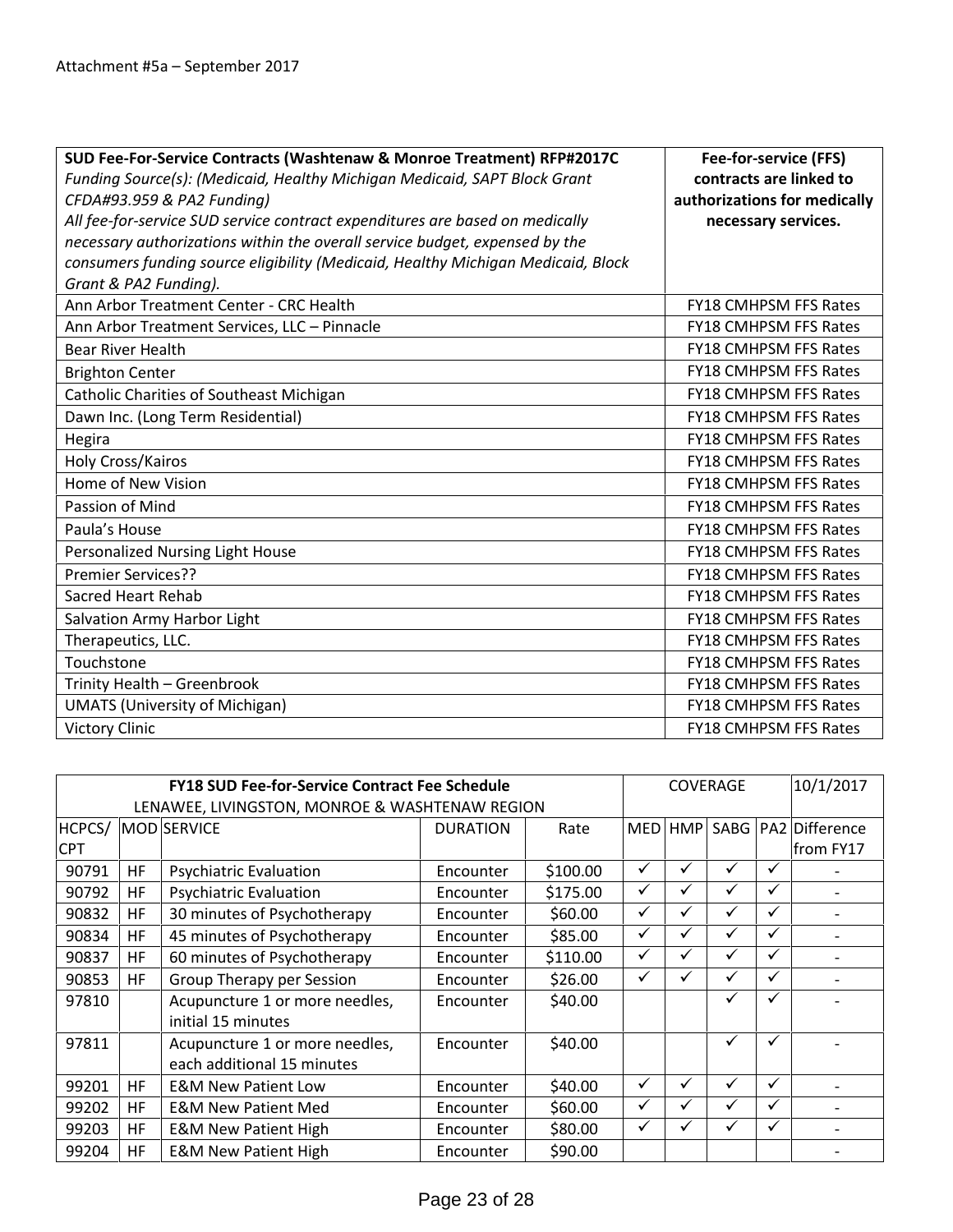| <b>FY18 SUD Fee-for-Service Contract Fee Schedule</b><br>LENAWEE, LIVINGSTON, MONROE & WASHTENAW REGION |          |                                                                                                                                               |                        |                    | COVERAGE     |              |              |              | 10/1/2017                |
|---------------------------------------------------------------------------------------------------------|----------|-----------------------------------------------------------------------------------------------------------------------------------------------|------------------------|--------------------|--------------|--------------|--------------|--------------|--------------------------|
| HCPCS/                                                                                                  |          | MOD SERVICE                                                                                                                                   | <b>DURATION</b>        | Rate               | <b>MED</b>   |              |              |              | HMP SABG PA2 Difference  |
| <b>CPT</b><br>99205                                                                                     |          |                                                                                                                                               |                        |                    |              |              |              |              | from FY17                |
| 99211                                                                                                   | HF       | <b>E&amp;M New Patient High</b>                                                                                                               | Encounter              | \$100.00           | $\checkmark$ | $\checkmark$ | $\checkmark$ | $\checkmark$ |                          |
| 99212                                                                                                   | HF       | <b>E&amp;M Existing Patient No Doc Low</b>                                                                                                    | Encounter              | \$30.00<br>\$35.00 | $\checkmark$ | $\checkmark$ | $\checkmark$ | $\checkmark$ |                          |
| 99213                                                                                                   | HF<br>HF | <b>E&amp;M Existing Patient Low</b><br><b>E&amp;M Existing Patient Med</b>                                                                    | Encounter<br>Encounter | \$55.00            | $\checkmark$ | $\checkmark$ | $\checkmark$ | $\checkmark$ | $\overline{\phantom{a}}$ |
| 99214                                                                                                   | HF       | <b>E&amp;M Existing Patient Mod-High</b>                                                                                                      | Encounter              | \$75.00            | $\checkmark$ | $\checkmark$ | $\checkmark$ | $\checkmark$ |                          |
| 99215                                                                                                   | HF       | <b>E&amp;M Existing Patient High</b>                                                                                                          | Encounter              | \$75.00            | $\checkmark$ | $\checkmark$ | $\checkmark$ | $\checkmark$ |                          |
| H0001                                                                                                   |          | Alcohol and/or Drug Assessment                                                                                                                | Encounter              | \$60.00            | $\checkmark$ | $\checkmark$ | $\checkmark$ | $\checkmark$ | $\frac{1}{2}$            |
| H0003                                                                                                   |          | Laboratory analysis of specimens                                                                                                              | Encounter              | \$15.00            | $\checkmark$ | ✓            | ✓            | ✓            |                          |
|                                                                                                         |          | to detect presence of alcohol or<br>drugs.                                                                                                    |                        |                    |              |              |              |              |                          |
| H0004                                                                                                   |          | Individual Behavioral Health<br><b>Counseling and Therapy</b>                                                                                 | Per 15 mins            | \$15.00            | $\checkmark$ | ✓            | $\checkmark$ | ✓            |                          |
| H0005                                                                                                   |          | Alcohol & Drug Group Counseling<br>by Clinician                                                                                               | Encounter              | \$26.00            | $\checkmark$ | ✓            | $\checkmark$ | ✓            |                          |
| H0006                                                                                                   |          | <b>SUD Case Management- Services</b><br>provided to link clients to other<br>essential medical, educational,<br>social and/or other services. | Encounter              | \$30.00            |              |              | ✓            | ✓            |                          |
| H0010                                                                                                   |          | Alcohol and/or drug services; sub-<br>acute detoxification; medically<br>monitored residential detox<br>(ASAM Level III.7.D)                  | Per Day                | \$175.00           | $\checkmark$ | $\checkmark$ | ✓            | $\checkmark$ |                          |
| H0010                                                                                                   | HA       | Adolescent Alcohol and/or drug<br>services; sub-acute detoxification;<br>medically monitored residential<br>detox (ASAM Level III.7.D)        | Per Day                | \$325.00           | $\checkmark$ | $\checkmark$ | $\checkmark$ | $\checkmark$ |                          |
| H0012                                                                                                   |          | Alcohol and/or drug services; sub-<br>acute detoxification (residential<br>addiction program outpatient)                                      | Per Day                | \$175.00           | $\checkmark$ | $\checkmark$ | $\checkmark$ | $\checkmark$ |                          |
| H0012                                                                                                   | HA       | Adolescent Alcohol and/or drug<br>services; sub-acute detoxification<br>(residential addiction program<br>outpatient)                         | Per Day                | \$325.00           | ✓            |              |              | ✓            |                          |
| H0014                                                                                                   |          | Alcohol and/or drug services; sub-<br>acute detoxification; medically<br>monitored residential detox<br>(ASAM Level I.D)                      | Per Day                | \$175.00           | $\checkmark$ | ✓            | ✓            | ✓            |                          |
| H0014                                                                                                   | HA       | Adolescent Alcohol and/or drug<br>services; sub-acute detoxification;<br>medically monitored residential<br>detox (ASAM Level I.D)            | Per Day                | \$325.00           | $\checkmark$ | ✓            | ✓            | ✓            |                          |
| H0015                                                                                                   |          | IOP Intensive Outpatient Care                                                                                                                 | Per Day                | \$110.00           | ✓            | ✓            | ✓            | ✓            |                          |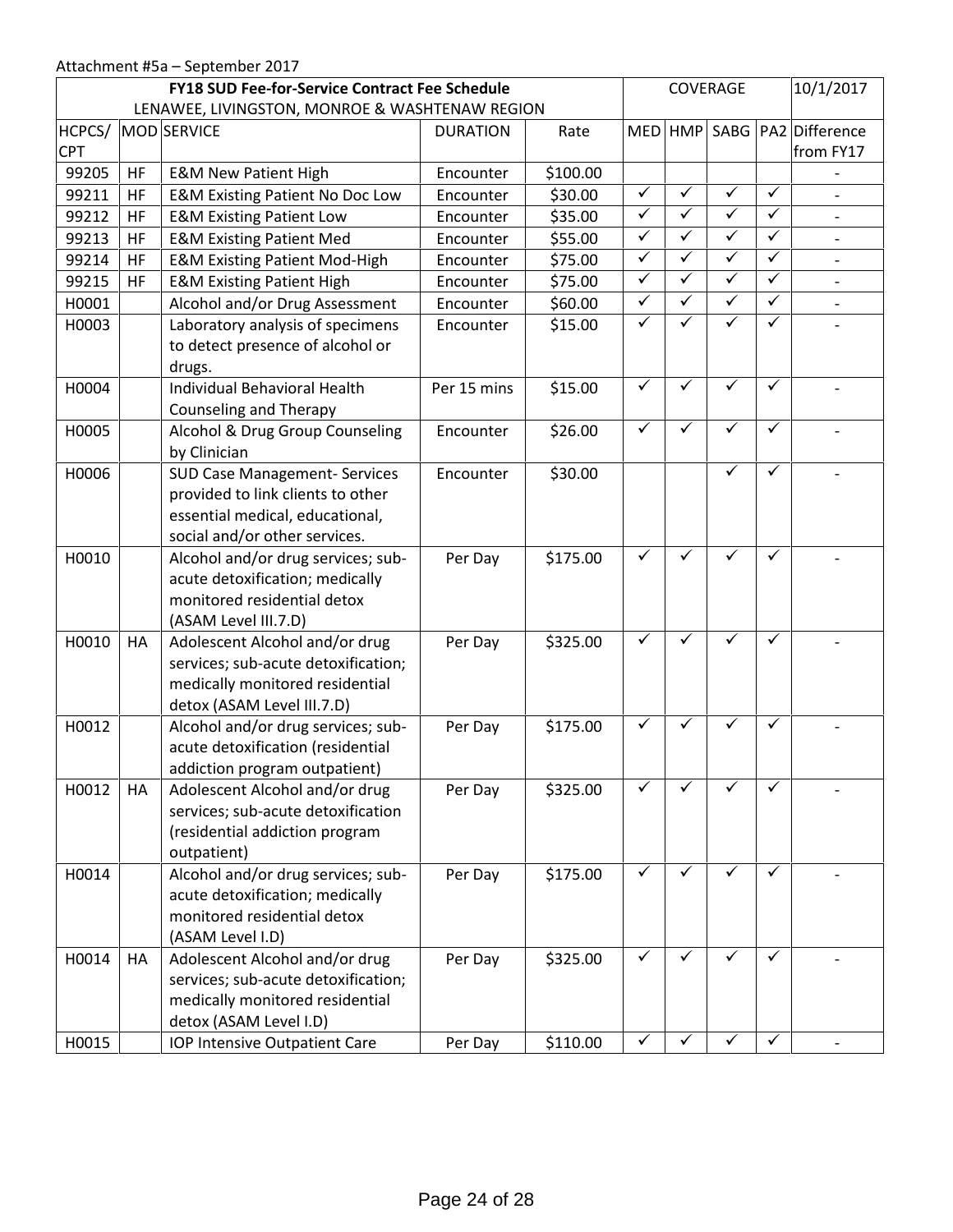| <b>FY18 SUD Fee-for-Service Contract Fee Schedule</b><br>LENAWEE, LIVINGSTON, MONROE & WASHTENAW REGION |    |                                                                                                                                                                                                                                                                                                                  |                            | COVERAGE           |                              |                   |                   | 10/1/2017         |                          |
|---------------------------------------------------------------------------------------------------------|----|------------------------------------------------------------------------------------------------------------------------------------------------------------------------------------------------------------------------------------------------------------------------------------------------------------------|----------------------------|--------------------|------------------------------|-------------------|-------------------|-------------------|--------------------------|
| HCPCS/                                                                                                  |    | MOD SERVICE                                                                                                                                                                                                                                                                                                      | <b>DURATION</b>            | Rate               | <b>MED</b>                   | <b>HMP</b>        |                   |                   | SABG   PA2   Difference  |
| <b>CPT</b>                                                                                              |    |                                                                                                                                                                                                                                                                                                                  |                            |                    |                              |                   |                   |                   | from FY17                |
| H0018                                                                                                   |    | Alcohol and/or drug services;<br>corresponds to services provided<br>in a ASAM Level III.1 program,<br>previously referred to as short<br>term residential (non-hospital<br>residential treatment program)                                                                                                       | Per Day                    | \$120.00           | $\checkmark$                 | ✓                 | ✓                 | ✓                 |                          |
| H0018                                                                                                   | HA | Adolescent Alcohol and/or drug<br>services; corresponds to services<br>provided in a ASAM Level III.1<br>program, previously referred to as<br>short term residential (non-<br>hospital residential treatment<br>program)                                                                                        | Per Day                    | \$285.00           | $\checkmark$                 | ✓                 |                   | ✓                 |                          |
| H0019                                                                                                   |    | Alcohol and/or drug services;<br>corresponds to services provided<br>in ASAM Level III.3 and ASAM<br>Level III.5 programs, previously<br>referred to as long-term<br>residential (non-medical, non-<br>acute care in residential treatment<br>program where stay is typically<br>longer than 30 days)            | Per Day                    | \$110.00           | $\checkmark$                 | $\checkmark$      | ✓                 | $\checkmark$      |                          |
| H0019                                                                                                   | HA | Adolescent Alcohol and/or drug<br>services; corresponds to services<br>provided in ASAM Level III.3 and<br>ASAM Level III.5 programs,<br>previously referred to as long-<br>term residential (non-medical,<br>non-acute care in residential<br>treatment program where stay is<br>typically longer than 30 days) | Per Day                    | \$255.00           | $\checkmark$                 | ✓                 | ✓                 | $\checkmark$      |                          |
| H0020                                                                                                   |    | <b>Methadone Dosing</b>                                                                                                                                                                                                                                                                                          | Encounter                  | \$5.50             | $\checkmark$                 | $\checkmark$      | $\checkmark$      | $\checkmark$      | \$1.25<br>increase       |
| H0033                                                                                                   |    | Pharmacological Support - Oral<br>medication administration, direct<br>observation. (Use for<br><b>Buprenorphine or Suboxone</b><br>administration and/or service -<br>provision of the drug).                                                                                                                   | Encounter                  | \$9.00             |                              |                   | $\checkmark$      | $\checkmark$      |                          |
| H0038<br>H0048                                                                                          | HF | <b>Recovery Coach/Peer Services</b><br>Alcohol and drug testing,                                                                                                                                                                                                                                                 | Per 15 mins<br>Encounter / | \$25.00<br>\$10.00 | $\checkmark$<br>$\checkmark$ | $\checkmark$<br>✓ | $\checkmark$<br>✓ | $\checkmark$<br>✓ | $\overline{\phantom{a}}$ |
|                                                                                                         |    | collection and handling only,<br>specimens other than blood.                                                                                                                                                                                                                                                     | per test                   |                    |                              |                   |                   |                   |                          |
| H2034                                                                                                   |    | Recovery/Transitional Housing                                                                                                                                                                                                                                                                                    | Per Day                    | \$27.00            |                              |                   | ✓                 | $\checkmark$      | $\overline{\phantom{a}}$ |
| H2035                                                                                                   |    | Group Outpatient: Alcohol/Other<br><b>Drug Treatment</b>                                                                                                                                                                                                                                                         | Per Hour                   | \$60.00            | $\checkmark$                 | $\checkmark$      | $\checkmark$      | $\checkmark$      |                          |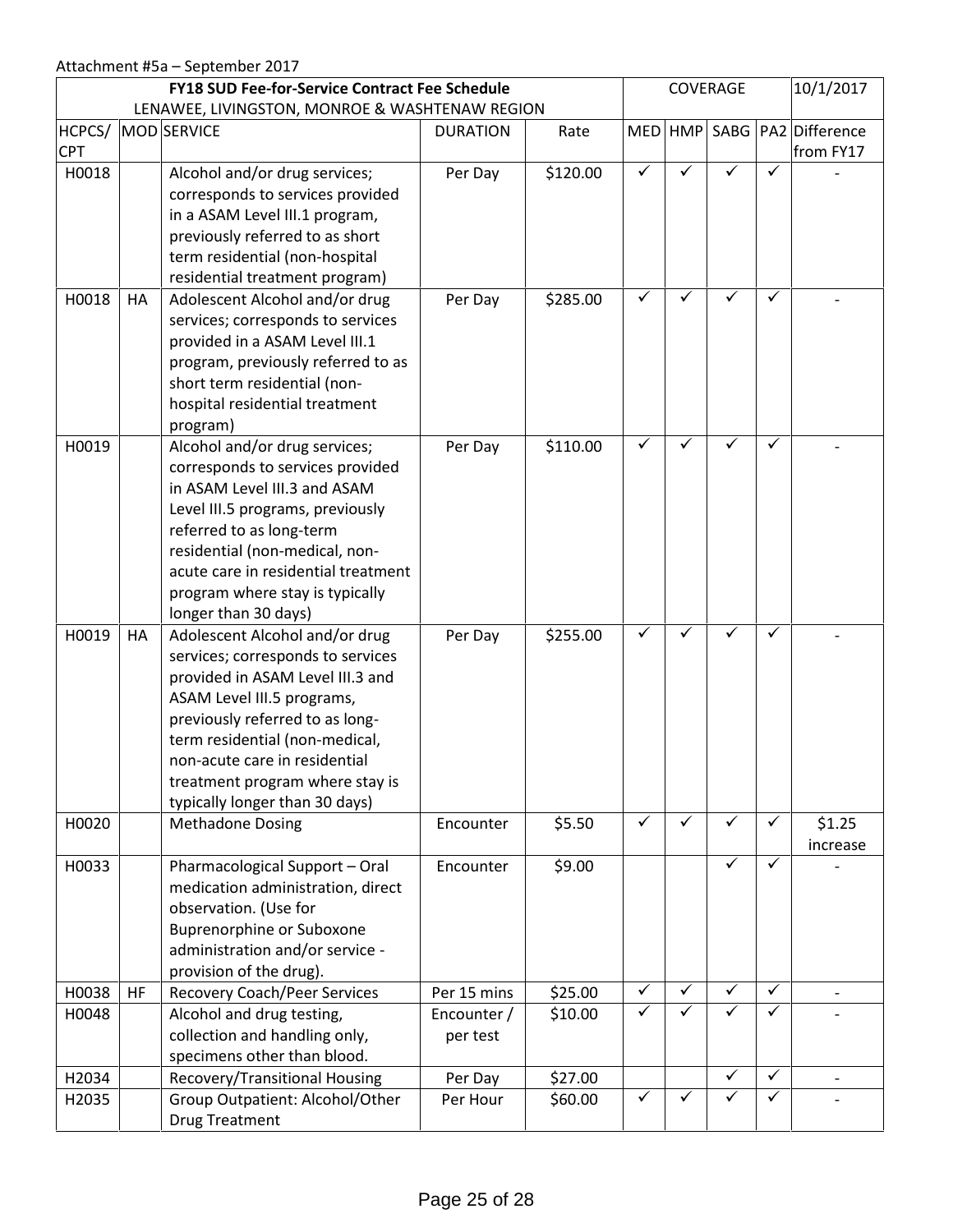## Attachment #5a – September 2017

|                      |    | <b>FY18 SUD Fee-for-Service Contract Fee Schedule</b><br>LENAWEE, LIVINGSTON, MONROE & WASHTENAW REGION |                         |          |              | <b>COVERAGE</b> | 10/1/2017                                        |
|----------------------|----|---------------------------------------------------------------------------------------------------------|-------------------------|----------|--------------|-----------------|--------------------------------------------------|
| HCPCS/<br><b>CPT</b> |    | MOD SERVICE                                                                                             | <b>DURATION</b>         | Rate     |              |                 | MED   HMP   SABG   PA2   Difference<br>from FY17 |
| S9976                | HF | Residential Room and Board - May<br>be used in conjunction with H0018<br>& H0019.                       | Per Day                 | \$27.00  |              |                 |                                                  |
| T1009                |    | Care of the children of the<br>individual receiving alcohol and/or<br>substance abuse services          | Encounter /<br>Per Hour | \$15.00  |              |                 |                                                  |
| T1012                |    | <b>Recovery Supports</b>                                                                                | Encounter               | \$100.00 | $\checkmark$ |                 |                                                  |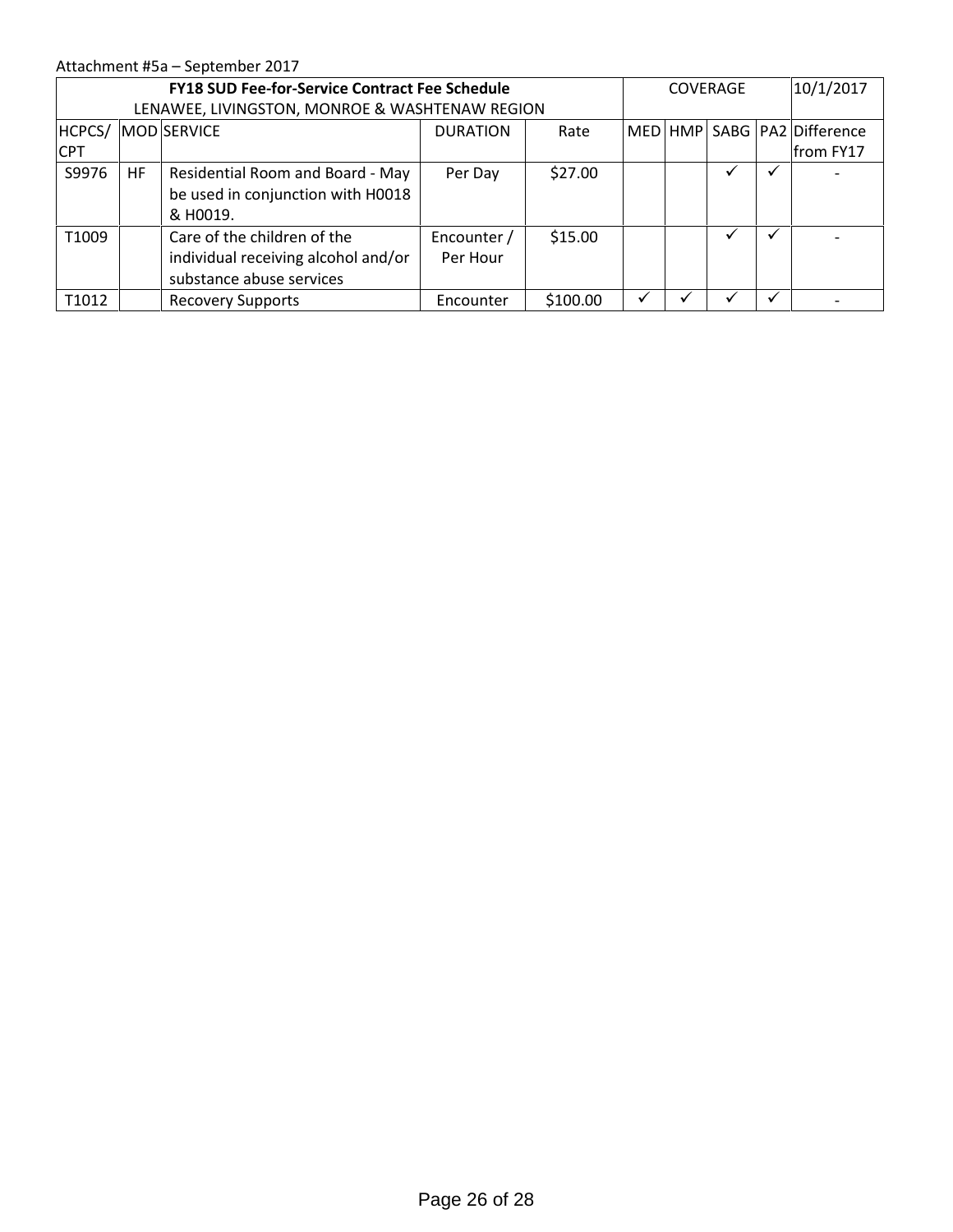# **Memorandums of Understanding / Coordination Agreements / Data-Use Agreements**

# **(No Funding)**

|                            | <b>Current Medicaid Health Plan Coordination Agreements</b> |
|----------------------------|-------------------------------------------------------------|
| Aetna Health Plan          |                                                             |
| <b>Blue Cross Complete</b> |                                                             |
| McLaren Health Plan        |                                                             |
| Meridian Health Plan       |                                                             |
| Molina Healthcare          |                                                             |
| UnitedHealthcare           |                                                             |

| <b>Electronic Health Record Data Exchange Agreement</b>     |
|-------------------------------------------------------------|
| MiHIN (Michigan Health Information Network Shared Services) |
| Great Lakes Health Connect                                  |

| <b>Data-Use Agreements</b>                                                      |
|---------------------------------------------------------------------------------|
| Michigan Department of Health and Human Services (CC360 & Monthly Extract)      |
| Michigan Department of Health and Human Services (SIS Online)                   |
| Community Mental Health Services of Livingston County (CC360 & Monthly Extract) |
| Lenawee Community Mental Health Authority (CC360 & Monthly Extract)             |
| Monroe Community Mental Health Authority (CC360 & Monthly Extract)              |
| Washtenaw County Community Mental Health (CC360 & Monthly Extract)              |
| PCE Systems (CC360 & Monthly Extract)                                           |
| Zenith Technology Services (Monthly Extract)                                    |